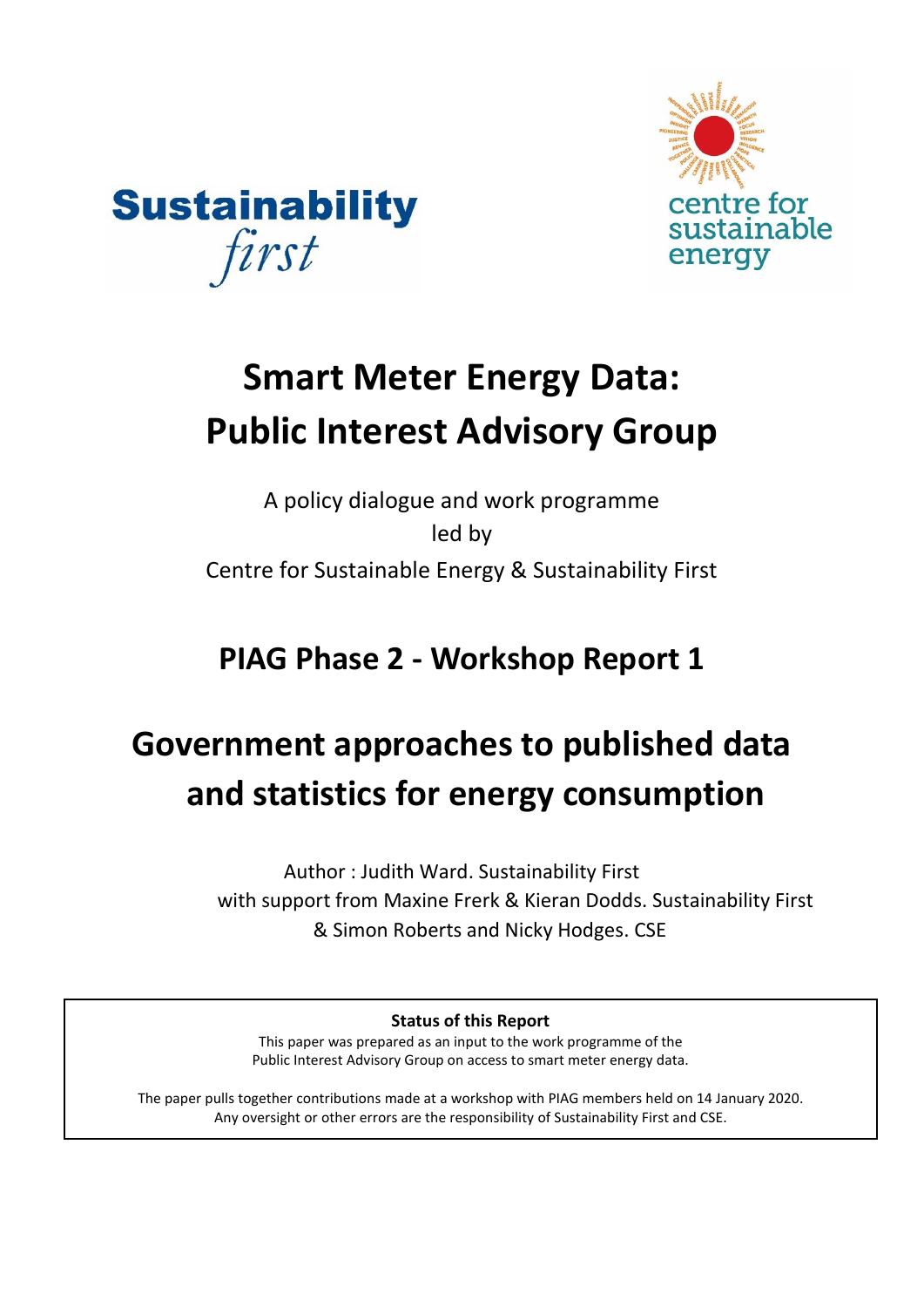## **Sustainability First & CSE PIAG**

(public interest advisory group on access to smart meter data for a public-interest purpose)

## **Workshop Report 1**

## **Government approaches to published data and statistics for energy consumption**

**PIAG Workshop – 14 January 2020**

#### **Summary**

The first phase of the PIAG project considered whether access to smart-meter energy data could better serve GB public policy-making and therefore the public good. We explored how smart meter energy consumption data – suitably anonymised and aggregated via a trusted processor arrangement - could provide a more accurate and granular customer-side data-source than today. We developed some basic use-cases and also looked at what consumer research tells us about customer-thinking on access to their meter data. We also explored potential routes to the data given customer privacy rules plus the absence of any hub in which GB smart-meter data comes together. All the first-phase PIAG papers can be found here - **<https://www.smartenergydatapiag.org.uk/>**

The second phase of the PIAG project is designed to explore the **additionality and public-interest value** which access to smart-meter data could potentially unlock. We are assembling **evidence** on how far increased access to smart meter data might offer **additional analytical insight**<sup>1</sup> in service of the public interest - **be this to government, regulators, national advisory bodies or public-interest bodies more widely.** 

This workshop report is the first of four. It considers **current approaches by government (BEIS, MHCLG) to published official statistics and data-sets on energy consumption**. Future workshop reports will examine : the potential of smart-meter data for regulatory assessments and evaluation; the public-interest benefit which smart-meter data could bring to energy and net-zero planning of devolved, regional and local government; and, last, the public-interest benefit which smart-meter data could bring to improving analysis and insight on heat-decarbonisation.

 $1$  against currently available energy data sources – or other data likely to become available (i.e. due to developments from EDTF , SERL, other pilots/new data-sets)

**Workshop Report 1 – Government approaches to published data and statistics for energy consumption Final – as at 29 April 2020**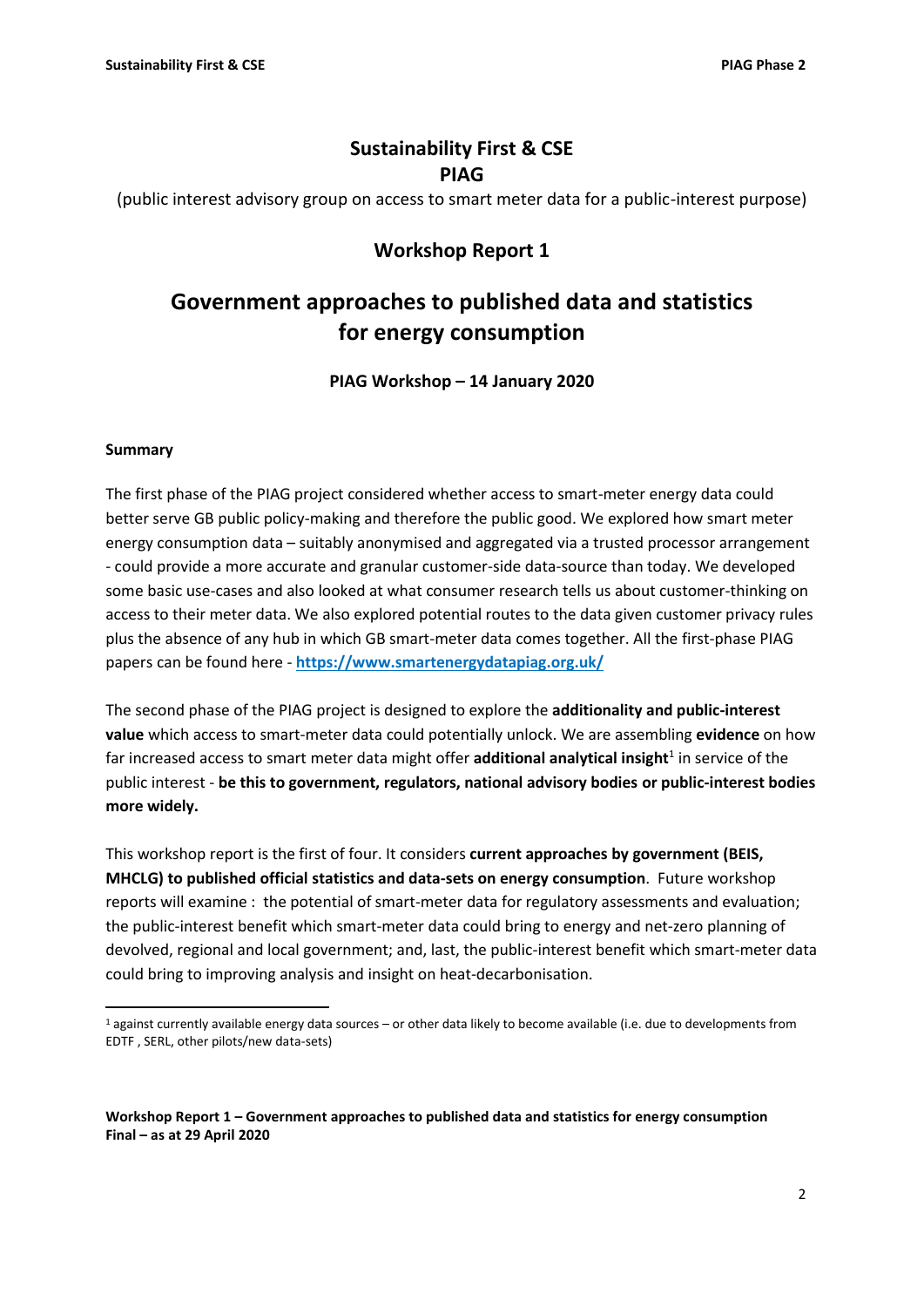In this first workshop we learned of **the essential role of the official energy consumption statistics produced by BEIS and MHCLG**, both as an input to government's own analysis and also for many other public-interest bodies who make wide use of official energy statistics and data as key inputs to their own work and analysis.

Across several key energy-consumption data-sets one key data-input is an annual kWh consumption figure for each electricity and gas meter in GB (I&C, household). These annual consumption figures have some historic limitations and these are well-understood<sup>2</sup>. For the time-being however this remains the best source of meter-point data available to government and to others, including as a main input to national-level energy-consumption data-sets.

In an energy system where customer-side flexibility plays a far greater role, analytical requirements for a public policy purpose are fast-becoming more complex. Much better insight is needed into evolving customer-usage patterns, be this by time-of-day and / or time-of -year. Moreover, in a significantly decentralised and decarbonising energy system both national-level and regional-level understanding of the demand-side - as well as the supply-side - is also fundamental. More accurate and more granular sources of customer-side data will therefore become ever-more important as an input to official energy statistics. For the future, smart-meter data, suitably anonymised and aggregated, therefore has the potential to become a key data-input to government statistics on the consumption-side. As noted, the official statistics widely inform both government's own analysis plus the energy models and forecasts of many others.

At the workshop we heard about **recent steps by BEIS and MHCLG to make improvements in both the quality and organisation of consumption-side data-inputs in official statistics and energy datasets**. For example, with the advent of smart meters, the expectation is that over time the annual percustomer kWh consumption figure will become a largely accurate data-input. BEIS is also exploring scope for more accurate inputs of monthly and seasonal consumption data.

At the workshop we also heard from **UCL's SERL (Smart Energy Research Lab)** who are establishing a 10,000-strong longitudinal half-hourly smart meter data-set for both electricity and gas. Inter al, we asked how far this might be viewed as a sufficient proxy for a national half-hourly smart-meter dataset. We also heard from **three key public-interest users of national-level consumption-side data: National Grid ESO; the Committee on Climate Change; and, National Energy Action. We heard how presently they make use of official government consumption-side data-sources in their own work and the extent to which they depend on these, absent access to more accurate or more granular national-level customer-side data-sources.** We also heard how these key organisations might perhaps wish to extend or improve upon their present analysis, should they have access to more accurate and

<sup>2</sup> Known as 'annualised estimates'. See p 8 for a more detailed explanation.

**Workshop Report 1 – Government approaches to published data and statistics for energy consumption Final – as at 29 April 2020**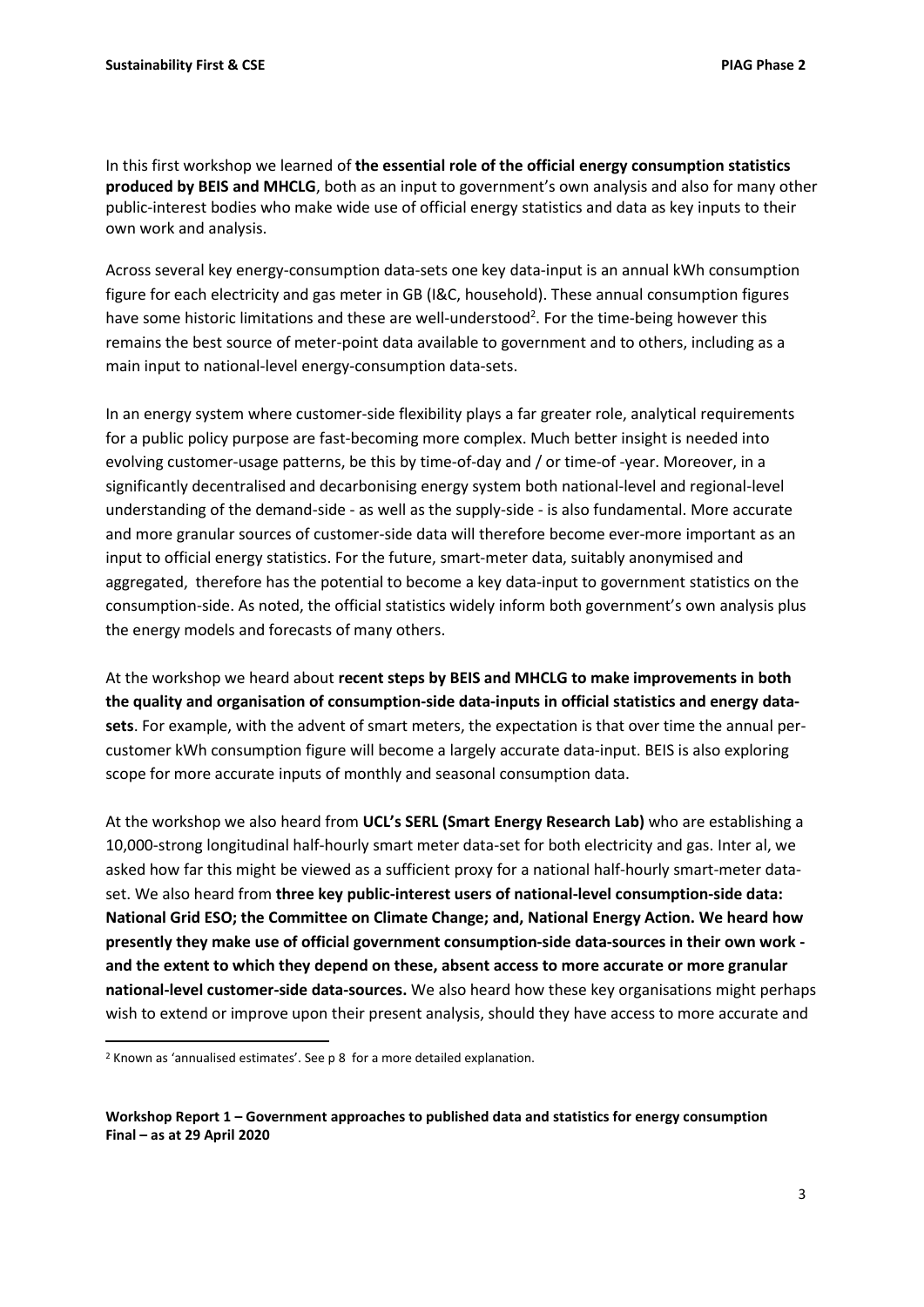more granular customer-side energy consumption data, possibly via a nationally representative halfhourly smart meter data-set.

Our Phase 1 PIAG papers found that access to better customer-side data in the public interest was both desirable and feasible. As noted, we addressed some of the important questions around approaches to suitable anonymisation and aggregation of half-hourly smart-meter data, including access via a 'trusted processor' arrangement. This paper, supported by our workshop findings on 14 January 2020, has set out to explore in a systematic way the public- interest benefits of improvements to the official energy statistics by improving today's energy consumption data-inputs through access to more accurate and granular customer-side data. New longitudinal samples of half-hourly meterdata, such as UCL's SERL, will offer significantly improved insight, including via machine learning, albeit still not a fully representative national-level sample or a fully comprehensive basis for robust regionallevel comparison. Taken together, the three use-cases set out in this paper show how there could be considerable public benefit from better consumption-side data as inputs to official statistics. The benefit of more accurate and granular customer-side data as an input to the official energy statistics would extend beyond government to many other public interest bodies. This would result in improved analysis, energy models and forecasts. As a result, we could expect significant improvements in market oversight by government and policy makers, better understanding of energy investment and infrastructure needs, better market interventions and evaluations, including to drive forward a netzero energy system. Importantly, we would also be likely to see a better understanding by government and others of the distributional impacts arising from detailed changes and reforms in our evolving energy markets.

Drawing on workshop inputs and discussion, the paper concludes with a series of **points for BEIS and MHCLG to consider** on the **added public-interest value that greater access to granular smart meter data might bring to government's consumption-side statistics and data-sets.**

We are extremely grateful to all those who contributed to the workshop on 14 January 2020 and who afterwards kindly commented on this paper in draft. All errors or omissions sit with Sustainability First and CSE.

**Sustainability First & CSE 29 April 2020**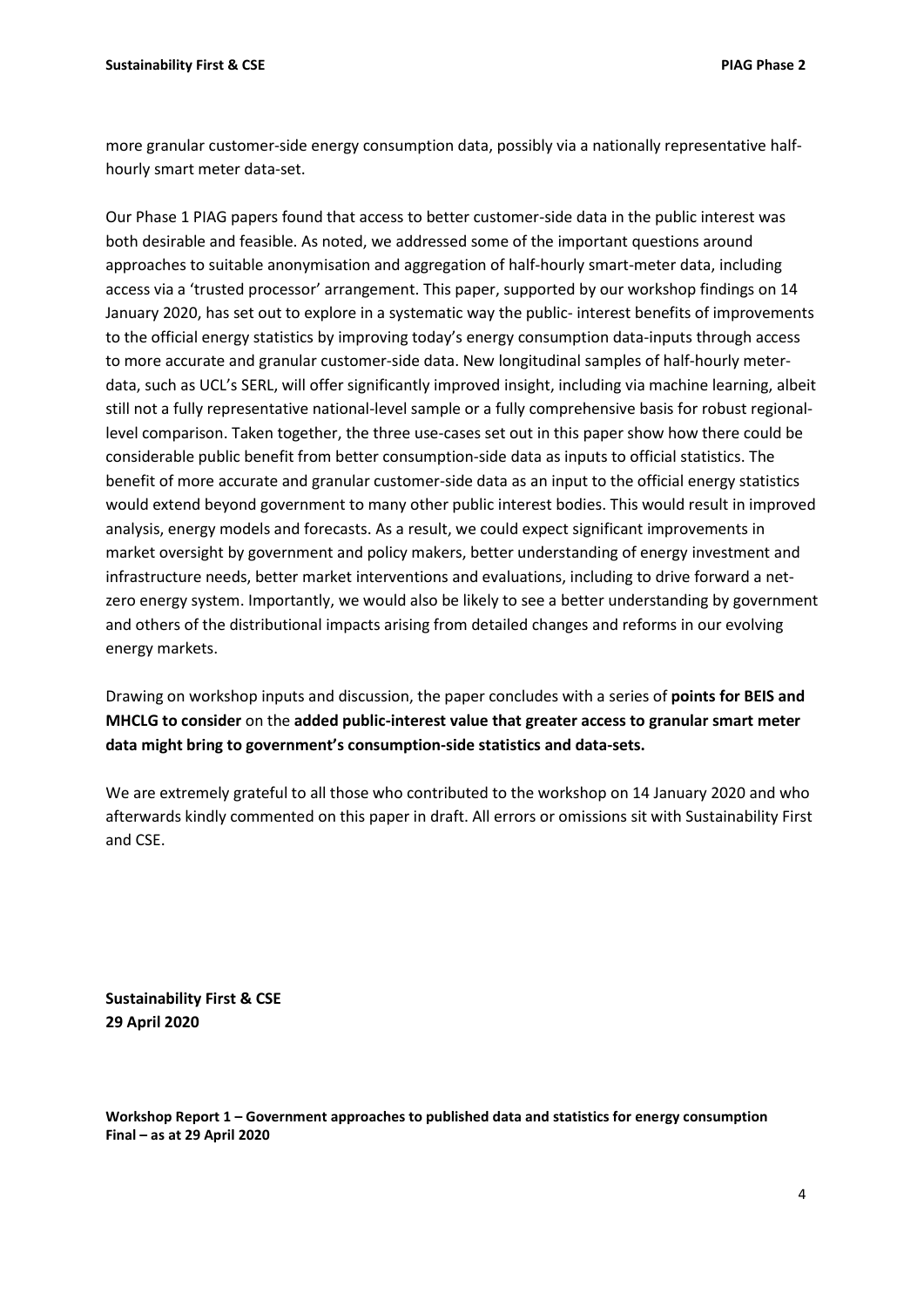#### **Introduction**

This workshop report describes **current approaches by government (BEIS, MHCLG) to published**  statistics and data-sets on energy consumption<sup>3</sup>.

It also draws on **three case-studies** to explore the potential 'additionality' that increased access to smart-meter data could bring to the analytical work of **three public-interest users of national-level energy consumption data** : **the GB electricity system operator (National Grid ESO), the Committee on Climate Change (CCC), and National Energy Action (NEA).** 

The paper draws on materials and discussion from the PIAG Workshop held on 14 January 2020. Contributors slides are embedded in the text. The paper is organised as follows :

#### **Part I – Current Context**

• **Section 1 : Current customer & demand-side data published by BEIS & MHCLG – high-level view** (pp 5-14)

**Part II – Future Context**

- **Section 2 : Expected new energy-consumption data-sets** (pp 15-16)
- **Section 3 : Data-users : three case-studies** (pp 17-22)
- **Section 4 : Added public-interest value that greater access to smart meter data might bring to government consumption-side statistics and data-sets. Other practical and public-interest benefits to consider** (pp 23-27)

#### **Part I – Current Context**

#### **Section 1 : Current customer & demand-side data published by BEIS & MHCLG – high-level view**

This section looks at what customer-side usage data is available now – and the main published datasets and the data-sources which inform this data.

The governance arrangements for official statistics in the UK are set out in the Statistics and Registration Service Act 2007. This sets out the role of national statistics in providing an accurate, upto-date, comprehensive and meaningful description of the UK economy and society for use by government, parliament and the wider community in decision-making and debate<sup>4</sup>. Producers of

<sup>3</sup> i.e. DUKES, ECUK, BEIS sub-national energy consumption statistics, NEED Framework data-set, English Housing Survey and Scottish & Welsh equivalents, Energy Performance Certificate data.

<sup>4</sup> Statistics and Registration Service Act 200[7.http://www.legislation.gov.uk/ukpga/2007/18/contents](http://www.legislation.gov.uk/ukpga/2007/18/contents)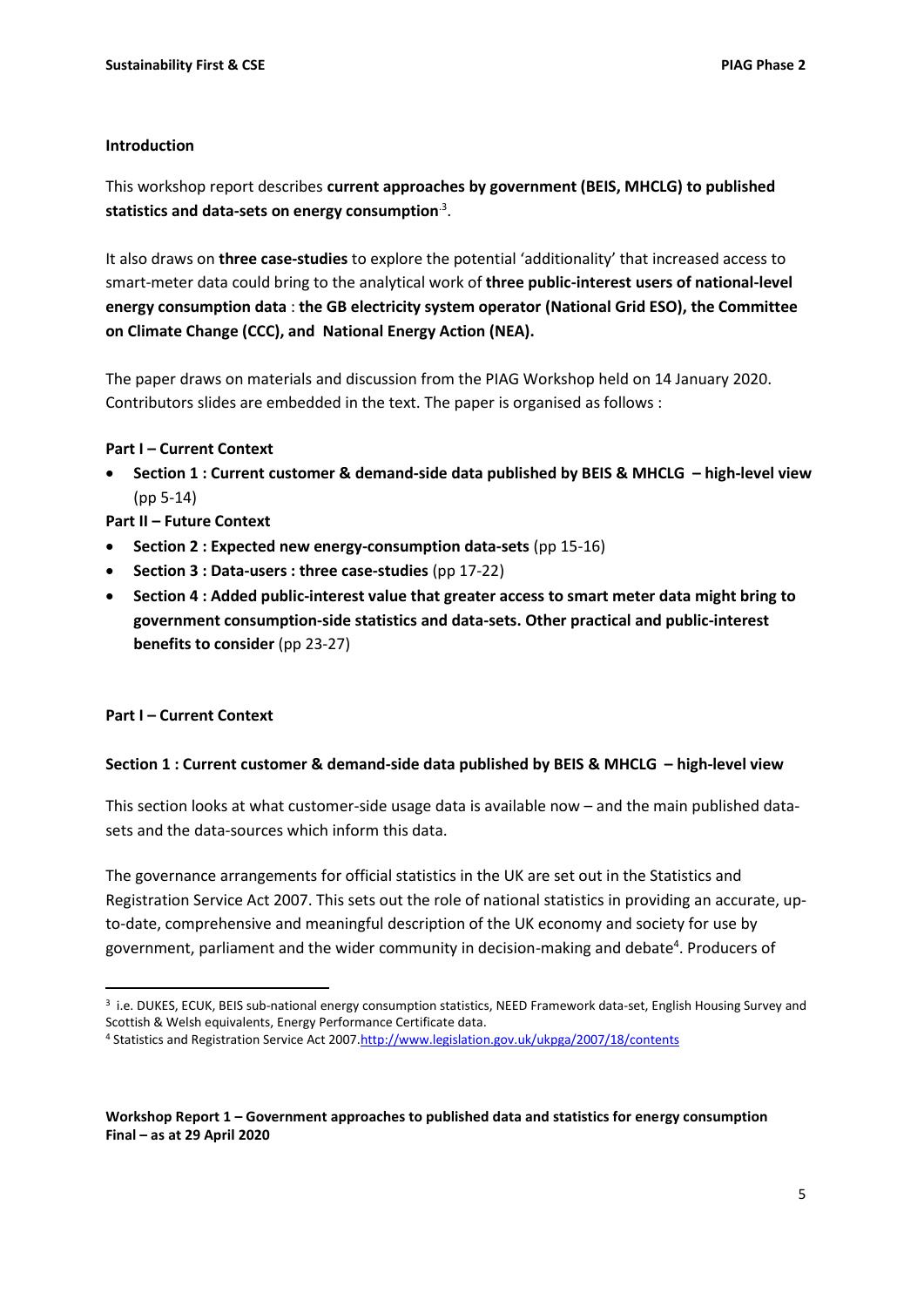official statistics conform to a UK Statistics Authority code of practice regarding the production and release of official statistics to ensure that these serve the public, including in terms of trust, quality and value (TQV)<sup>5</sup>. Official statistics are published to pre-announced timetables to enable transparency.

#### **BEIS -** [BEIS](https://www.sustainabilityfirst.org.uk/docs/BEIS%20-%20PIAG%20Slides%20-%20Energy%20Consumption%20-%20Jan%202020.pdf)

BEIS official statistics cover energy supply, transformation and demand across the UK economy. BEIS statistics play an important role in support of a reliable, low cost, and clean energy system.

The BEIS slide-set - [BEIS](https://www.sustainabilityfirst.org.uk/docs/BEIS%20-%20PIAG%20Slides%20-%20Energy%20Consumption%20-%20Jan%202020.pdf) - provides context on BEIS published energy statistics which describe the UK energy system, including through main energy flows within the economy. Inputs include data on indigenous / imported energy; energy transformation; who consumes the energy; and, prices paid. From this data, energy balances are produced<sup>6</sup>. A list of all BEIS energy-related statistics publications can be found here : [https://www.gov.uk/government/organisations/department-for-business-energy](https://www.gov.uk/government/organisations/department-for-business-energy-and-industrial-strategy/about/statistics#publications)[and-industrial-strategy/about/statistics#publications](https://www.gov.uk/government/organisations/department-for-business-energy-and-industrial-strategy/about/statistics#publications)**.** Users of BEIS energy statistics include government departments plus very many other external parties.

- **BEIS data collection** : supply-side and consumption statistics draw their data-inputs both from surveys of UK energy companies and from administrative data. This is enabled by legal frameworks (e.g. Statistics of Trade Act 1947, UK Energy Act 1976, Regulations). Monthly and quarterly data tends to have smaller sample sizes, but annual data may be near full-population. Data is collected by BEIS via:
	- **Compulsory / voluntary surveys / data requests**
	- **Administrative data** e.g data anyway collected in relation to subsidy or other schemes administered by a government department, the UK oil and gas authority or by Ofgem.

This workshop paper is focused on official GB statistics for **energy consumption and customer-side data.** These are pulled together from two main sources :

- **Aggregate statistics produced from surveys of energy providers / retailers** (e.g. as inputs to DUKES, ECUK – including sales volumes, aggregate consumption, price information). Published monthly for electricity and quarterly for gas.
- **Annual meter-point data for domestic and non-domestic electricity and gas customers** collected from suppliers or their agents (e.g as inputs to the sub-national energy consumption statistics & NEED data-set; as an assurance check on national consumption against the survey data above).

<sup>5</sup> **<https://www.statisticsauthority.gov.uk/code-of-practice/>**

<sup>6</sup> Conforming to international norms

**Workshop Report 1 – Government approaches to published data and statistics for energy consumption Final – as at 29 April 2020**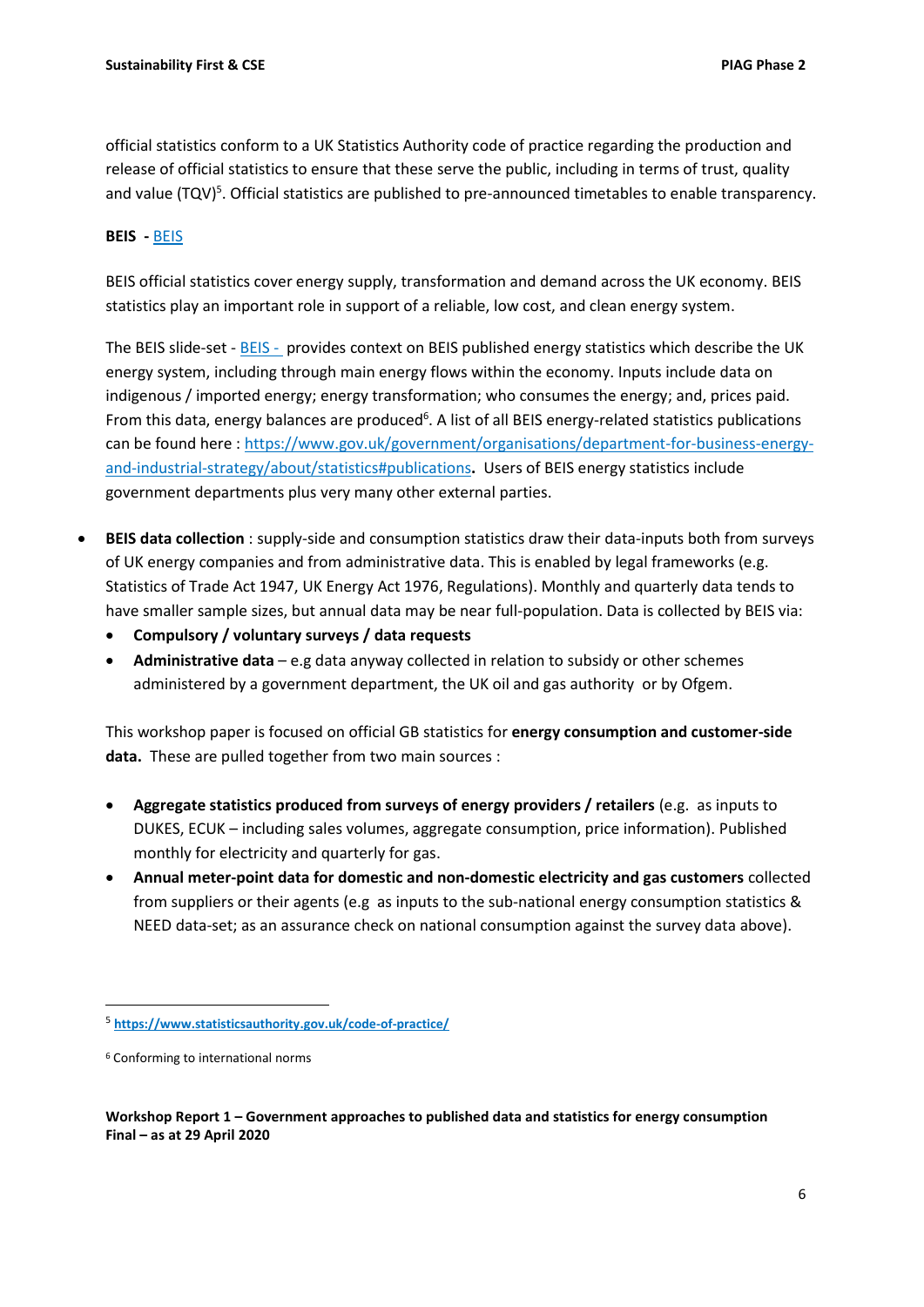Major BEIS statistical releases on the energy consumption side include<sup>7</sup>:

- **DUKES (Digest of UK Energy Statistics)<sup>8</sup>** a comprehensive set of aggregated annual data and statistics on production and consumption of overall energy and of individual fuels in the UK. Provides a wide-ranging picture of energy production and use over the previous five years, with key time-series from 1970. A comprehensive set of aggregated energy statistics, including tables, charts and commentary. Coverage includes energy consumption by sector plus non-gas, gas and electricity data.
- **Energy Consumption in the UK (ECUK)<sup>9</sup>** aggregated statistics from modelled data and secondary analysis which cover energy consumption in the UK for domestic-use, transport (including road transport), industry-use and services. ECUK is organised under the following topics :
	- Energy consumption (for household consumption: includes consumption by fuel type, average energy consumption, electricity-use by appliance use etc)
	- Energy intensity
	- End use
	- Primary energy equivalents
	- Electrical products.

<sup>&</sup>lt;sup>7</sup> See - [https://www.gov.uk/government/organisations/department-for-business-energy-and-industrial](https://www.gov.uk/government/organisations/department-for-business-energy-and-industrial-strategy/about/statistics)[strategy/about/statistics](https://www.gov.uk/government/organisations/department-for-business-energy-and-industrial-strategy/about/statistics)

In addition, the summaries in this working paper were informed by a 2016 paper by Simon Elam of UCL. This pulled together a summary of these and other major GB consumption and demand-side data-sets. **[https://d37809f7-dc9f-4c4f-835a-](https://d37809f7-dc9f-4c4f-835a-410a5acfa633.filesusr.com/ugd/ea9deb_eb986a05bbab4ad9933e5160d0f4945b.pdf)**

**[<sup>410</sup>a5acfa633.filesusr.com/ugd/ea9deb\\_eb986a05bbab4ad9933e5160d0f4945b.pdf](https://d37809f7-dc9f-4c4f-835a-410a5acfa633.filesusr.com/ugd/ea9deb_eb986a05bbab4ad9933e5160d0f4945b.pdf)**

<sup>8</sup> <https://www.gov.uk/government/collections/digest-of-uk-energy-statistics-dukes>

<sup>9</sup> <https://www.gov.uk/government/statistics/energy-consumption-in-the-uk>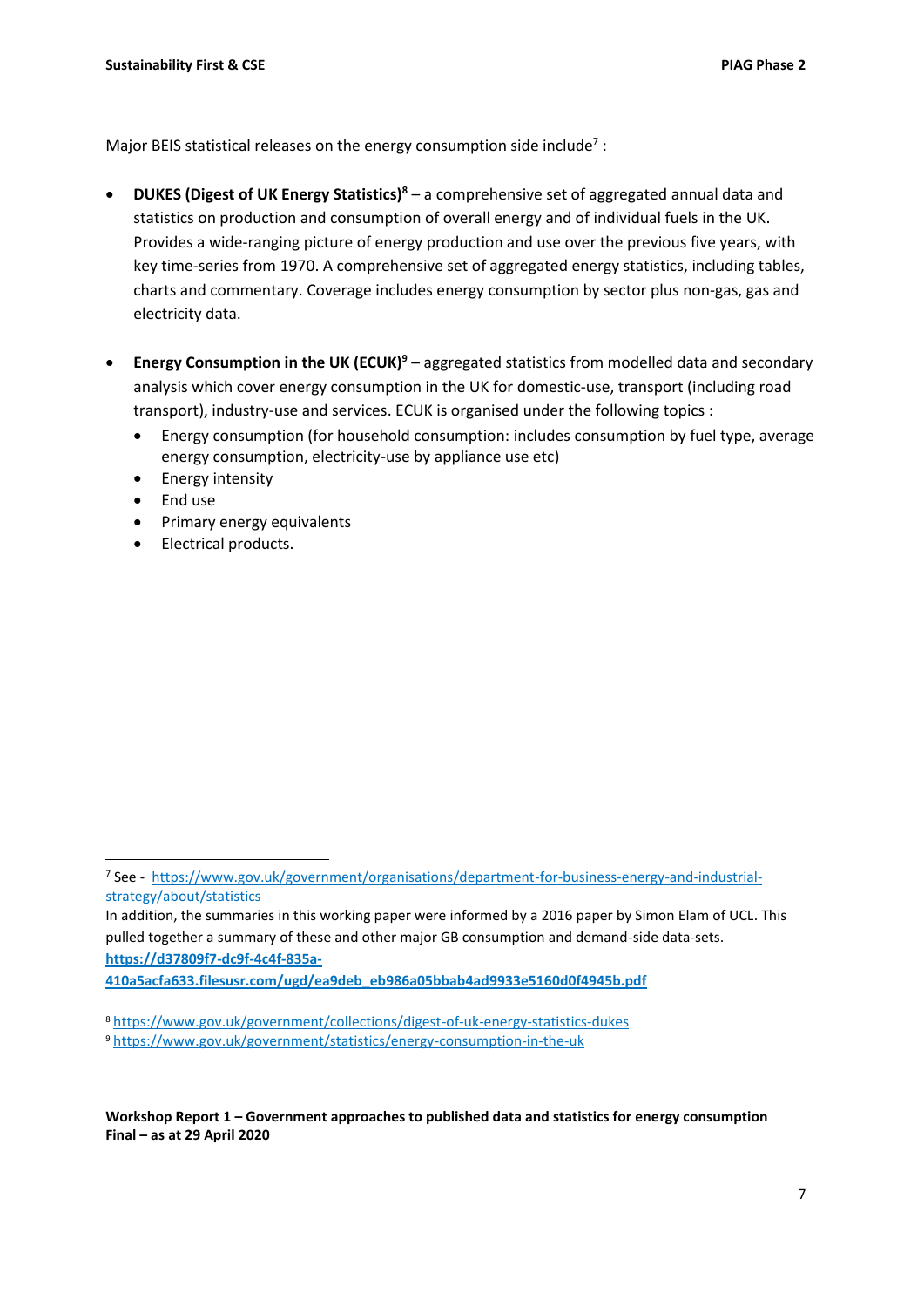- **Sub-National Energy Consumption Statistics (Electricity and Gas) <sup>10</sup> –** comprise **an annual consumption figure (kWh)** for every GB domestic and non-domestic electricity and gas customer (meter-point) known as **annualised estimates***<sup>11</sup>* .
	- **Inputs for ~30 million electricity meters** (with meter load-profile) : obtained via energy retailers (or their data aggregators) plus Gemserv. ~80% are *annualised advance<sup>12</sup> .* ~20% are *estimated annual consumption* (i.e. where two meter-reads twelve months apart are not available)<sup>13</sup>.
	- **Inputs for ~24 million gas meters** <sup>14</sup>: obtained via Xoserve and independent gas transporters.
- The sub-national energy consumption statistics are time-series data dating back to 2004<sup>15</sup>. As noted, electricity meter-data is sourced via electricity retailers<sup>16</sup> and gas meter-data largely sourced from Xoserve<sup>17</sup>. Gas data is weather-corrected, but not the electricity data. Estimates for off-grid households are also derived. The sub-national energy consumption statistics are aggregated at the level of Region, Local Authority, Middle Layer Super Output Area (MSOA), Lower Level Super Output Area (LSOA). Since 2013, just under 1 million postcode-level electricity datapoints are also available<sup>18</sup>. The same data-set is used as the main data-input for individual energy consumption to the NEED data-set below.

**[https://assets.publishing.service.gov.uk/government/uploads/system/uploads/attachment\\_data/file/720055/Annex\\_D\\_-](https://assets.publishing.service.gov.uk/government/uploads/system/uploads/attachment_data/file/720055/Annex_D_-_What_is_NEED.pdf) [\\_What\\_is\\_NEED.pdf](https://assets.publishing.service.gov.uk/government/uploads/system/uploads/attachment_data/file/720055/Annex_D_-_What_is_NEED.pdf)**

<sup>12</sup> 'Annualised Advance' (AA) = an estimate of annualised consumption based on consumption recorded between two meter readings.

<sup>13</sup> 'Estimated Annual Consumption' (EAC) = where two meter readings are not available. Instead, an estimate of annualised consumption is produced from historic information coupled with profile information for that meter (e.g Load Profiles 1-4). 14 '**Annual Quantity' (AQ)** = estimate of annualised consumption using consumption recorded between two meter-readings at least 6 months apart. Estimate is 'weather-corrected'.

<sup>15</sup> Northern Ireland data is also available

<sup>17</sup> Xoserve, the gas settlement body, provides 24 million meter-point records p.a

<sup>&</sup>lt;sup>10</sup> [https://assets.publishing.service.gov.uk/government/uploads/system/uploads/attachment\\_data/file/853104/sub](https://assets.publishing.service.gov.uk/government/uploads/system/uploads/attachment_data/file/853104/sub-national-methodology-guidance.pdf)**[national-methodology-guidance.pdf](https://assets.publishing.service.gov.uk/government/uploads/system/uploads/attachment_data/file/853104/sub-national-methodology-guidance.pdf)**

<https://www.gov.uk/government/collections/sub-national-electricity-consumption-data> **and**  <https://www.gov.uk/government/collections/sub-national-gas-consumption-data>

<sup>11</sup> **Annualised Estimates** : the document 'What is NEED ?' describes these as 'a good approximation of consumption, but do not cover exactly the calendar year'.

<sup>&</sup>lt;sup>16</sup> In practice for England, Wales and Scotland from energy retailers' data aggregators. So, ten data submissions of 31 million records per annum ( ~80% Annualised Advance / ~20% Estimated Annual consumption). Economy 7 consumption-data is also included.

 $18 \sim$  half of post-code areas suppressed for confidentiality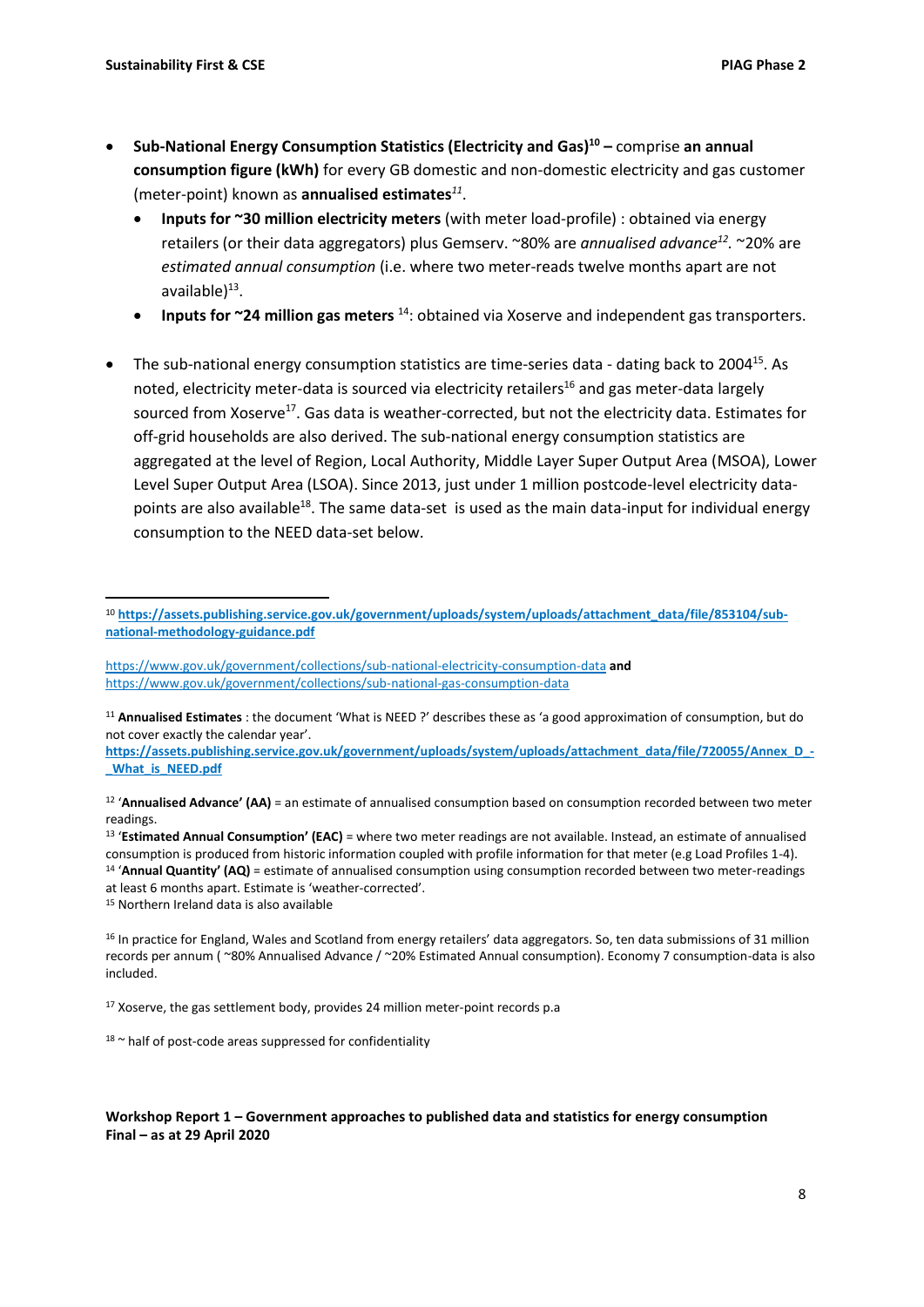- **NEED National Energy Efficiency Data Framework<sup>19</sup>** a national dataset of energy consumption for over 25 million homes and approximately two million non-domestic buildings created to improve understanding of energy efficiency measures on energy-use in GB. Two anonymized samples are available for public use - via the BEIS website – one of 50,000 homes that is openly available and one of 4 million homes accessible with an end-user licence<sup>20</sup>. NEED matches the consumption data for a sample of 4 million homes with demographic and property data via an address spine covering :
	- Gas- and electricity meter annual reads (since 2004). **Using the individual-level energy consumption inputs from the sub-national energy consumption statistics above**
	- Property characteristics property-type, age, floor-area (Valuation Office Agency, Scottish Assessor, EPC-data for the public data-sets)
	- Household characteristics (deprivation index by region, Experian)
	- Boiler installs (Gas Safe Register)
	- Installation of energy efficiency measures loft and cavity insulation, PV (data inputs from government scheme administration - the Energy Company Obligation, Green Deal, Feed-in Tariff)

Published energy data-sets are anonymised to prevent identification of individual households.

Tabular summaries of the 4 million household NEED database are also available showing energy consumption against the demographic and property attributes listed above<sup>21</sup>.

[https://d37809f7-dc9f-4c4f-835a-](https://d37809f7-dc9f-4c4f-835a-410a5acfa633.filesusr.com/ugd/ea9deb_ef79f729eecd4d988d36e17e33d5f00b.pdf)

[410a5acfa633.filesusr.com/ugd/ea9deb\\_ef79f729eecd4d988d36e17e33d5f00b.pdf](https://d37809f7-dc9f-4c4f-835a-410a5acfa633.filesusr.com/ugd/ea9deb_ef79f729eecd4d988d36e17e33d5f00b.pdf)

20

[https://assets.publishing.service.gov.uk/government/uploads/system/uploads/attachment\\_data/file/](https://assets.publishing.service.gov.uk/government/uploads/system/uploads/attachment_data/file/332169/need_anonymised_dataset_accompanying_documentation.pdf) 332169/need anonymised dataset accompanying documentation.pdf

<sup>19</sup> [https://www.gov.uk/government/statistics/national-energy-efficiency-data-framework-need-report-summary](https://www.gov.uk/government/statistics/national-energy-efficiency-data-framework-need-report-summary-of-analysis-2019)[of-analysis-2019.](https://www.gov.uk/government/statistics/national-energy-efficiency-data-framework-need-report-summary-of-analysis-2019) 

For a helpful summary description of the NEED data-set, see also **PIAG Stimulus Paper 7 Annex 3 - 'Possible routes to smart meter data for a public interest purpose'** 

<sup>&</sup>lt;sup>21</sup> Access to the meter-level annualised NEED consumption data is available via the ONS Secure Research Service [https://www.ons.gov.uk/aboutus/whatwedo/statistics/requestingstatistics/approvedresearcherscheme#becomi](https://www.ons.gov.uk/aboutus/whatwedo/statistics/requestingstatistics/approvedresearcherscheme#becoming-an-approved-researcher-through-the-ons-approved-researcher-scheme) [ng-an-approved-researcher-through-the-ons-approved-researcher-scheme](https://www.ons.gov.uk/aboutus/whatwedo/statistics/requestingstatistics/approvedresearcherscheme#becoming-an-approved-researcher-through-the-ons-approved-researcher-scheme)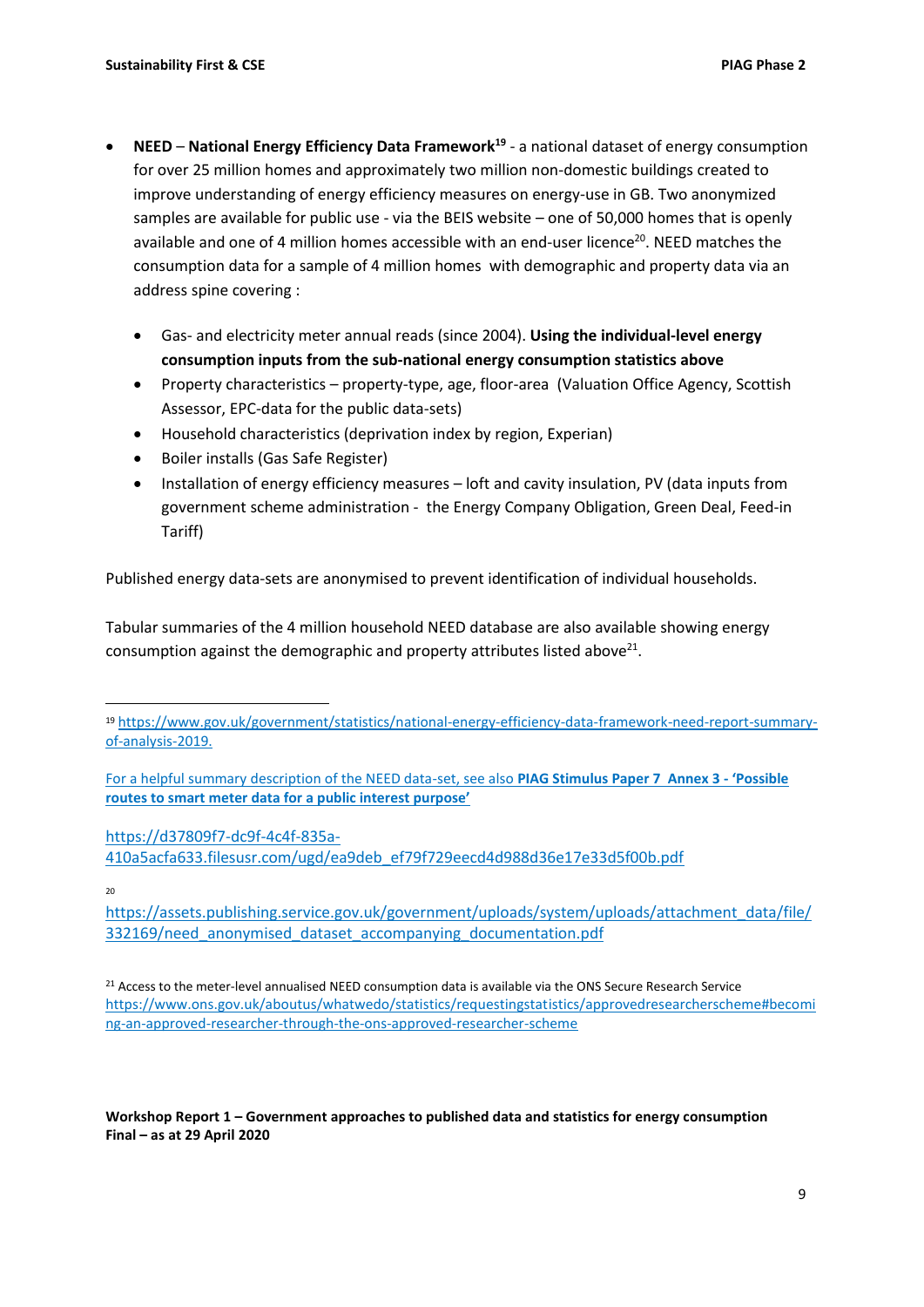There are inevitably delays in publishing the data. As at April 2020 the most recent data available was the June 2019 report, which made use of 2017 energy consumption data.

Separately **BEIS also publish statistics on** : greenhouse gas emissions, household energy efficiency (ECO, RHI)<sup>22</sup>, fuel poverty<sup>23</sup> and smart meter installations<sup>24</sup>.

BEIS publish an interactive energy map to enable ready comparison at country, regional, local authority and post-code level. This includes comparisons of the sub-national energy consumption statistics and also other data on household energy use/energy efficiency, including EPC data <http://domesticenergymap.uk/>

## **Discussion points : additionality that increased access to smart meter data might bring to BEIS energy statistics**

**National statistics on GB energy consumption** are informed today by two main data-sources: (1) the top-down survey-data on fuel-sales and prices provided by companies to BEIS (electricity monthly; gas quarterly) and (2) national-level aggregation of the annual individual-level consumption data.

As set out above, this sub-national-level consumption data is sourced from the annual kWh 'annualised estimates' for electricity and gas. Also as noted, these same annual individual consumption figures feed into the NEED data-set which informs policy approaches and evaluation of GB energy efficiency measures.

A major point to note is therefore how far government's own analysis - plus other major publicinterest actors (see case-studies below ) - **depend very substantially on the BEIS consumption-side data-sets described in this paper as their main consumption-side data-input.** This is so for models, scenarios and analysis. In turn, this work informs policy development, interventions and regulatory oversight in the energy, energy efficiency and low-carbon fields. The BEIS consumption-side data-sets are extremely widely used, and, absent alternatives, are significantly depended-upon by all those working in the energy and environment fields and therefore of fundamental importance. **A fundamental underlying question for this paper is therefore how far today's official consumption** 

<sup>22</sup> <https://www.gov.uk/government/collections/household-energy-efficiency-national-statistics>

<sup>23</sup> <https://www.gov.uk/government/collections/fuel-poverty-statistics>

<sup>24</sup> [https://www.gov.uk/government/statistics/statistical-release-and-data-smart-meters-great-britain-quarter-4-](https://www.gov.uk/government/statistics/statistical-release-and-data-smart-meters-great-britain-quarter-4-2019) [2019](https://www.gov.uk/government/statistics/statistical-release-and-data-smart-meters-great-britain-quarter-4-2019)

**Workshop Report 1 – Government approaches to published data and statistics for energy consumption Final – as at 29 April 2020**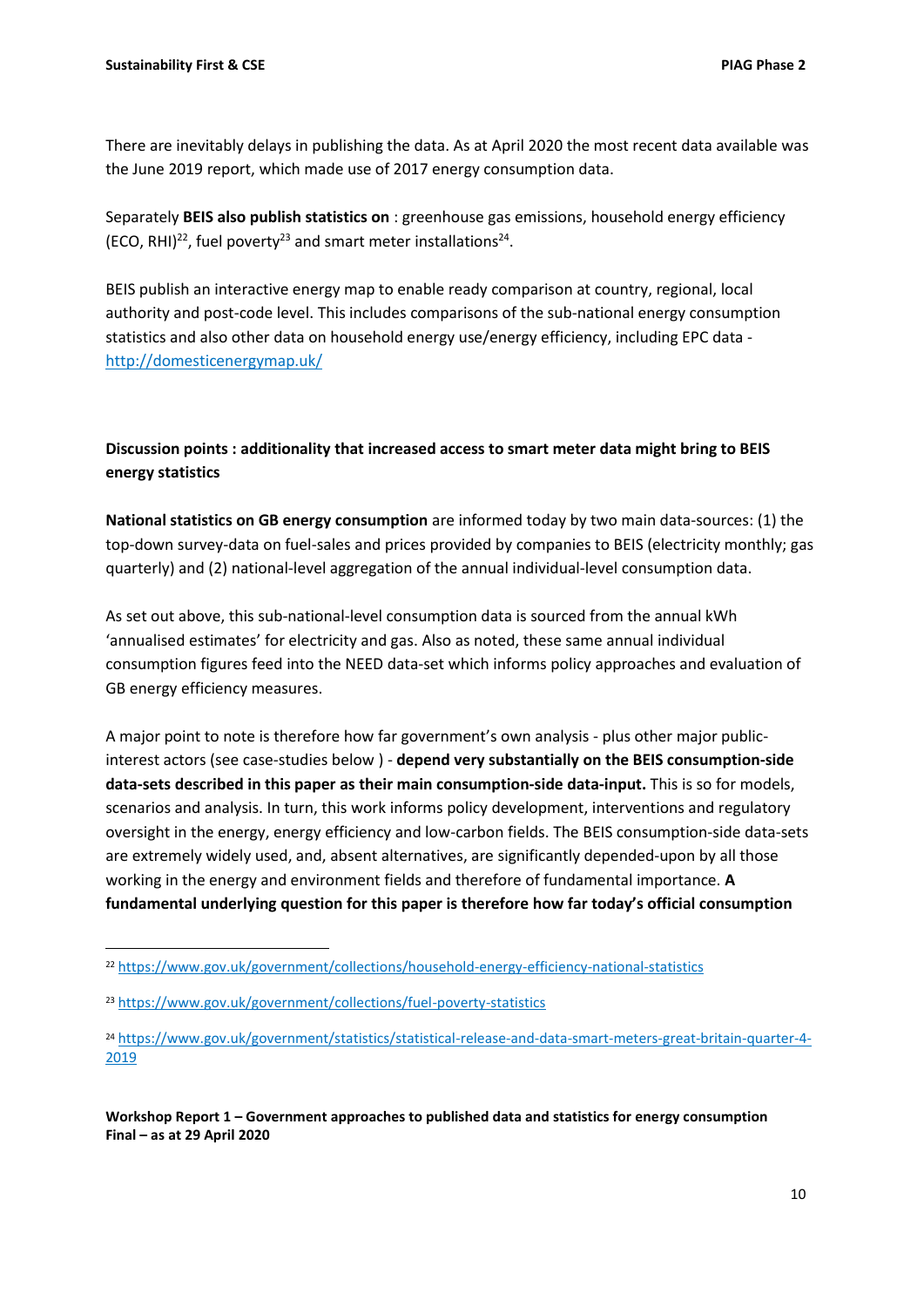## **data could potentially be improved, including, arguably, via access to more granular half-hourly and other smart-meter data.**

In due course, BEIS foresee that **one improvement to their present annual energy consumption dataset** will be replacement of the individual 'annualised estimates' with *accurate* annual consumption data sourced from smart meters. These accurate meter-reads would continue to be provided to BEIS on an annual basis under the Statistics of Trade Act.

**BEIS may also explore** the potential benefits and costs of processing **monthly consumption data** – which under data-privacy rules suppliers will be able to access from every smart meter without an explicit customer consent.

BEIS noted its interest in **improving data and information on fuel poverty** – for example, perhaps via better data-linking with other available data-sources.

Points raised at the workshop for possible further consideration by BEIS were :

- **Accurate monthly consumption-data from smart meters would be a substantial improvement on today's annual kWh consumption figures derived from annualised estimates<sup>25</sup> .** There was strong feedback to BEIS that as the smart meter roll-out proceeds they should actively work towards requesting accurate monthly consumption data under the Statistics of Trade Act for both electricity and gas. This would be beneficial in public-interest terms in supporting better seasonal analysis, including improvements in regional analysis and comparisons. Capturing monthly peakload data would also be valuable, given its importance in system planning and operation.
- **A possible shift from survey-data to smart-meter data** : whether in the medium-term there might be merit – for reasons of data-accuracy / greater granularity (temporal, locational, peak-loads) for BEIS to move from their present approach of top-down surveys of energy companies for energy sales data<sup>26</sup>. And instead, to consider sourcing accurate meter-data direct from suppliers<sup>27</sup> (this may also have cost-saving potential and enable more timely availability of data).
- **Calculation of BEIS fuel-poverty statistics will become increasingly complex with faster switching and more time-of-use tariffs** : tariff and price data is currently sourced quarterly from BEIS

<sup>25</sup> Annualised Estimates – see footnotes 10-19 above

<sup>26</sup> as per current data-inputs to DUKES national-level energy consumption statistics

 $27$  as per today's input to the subnational energy consumption statistics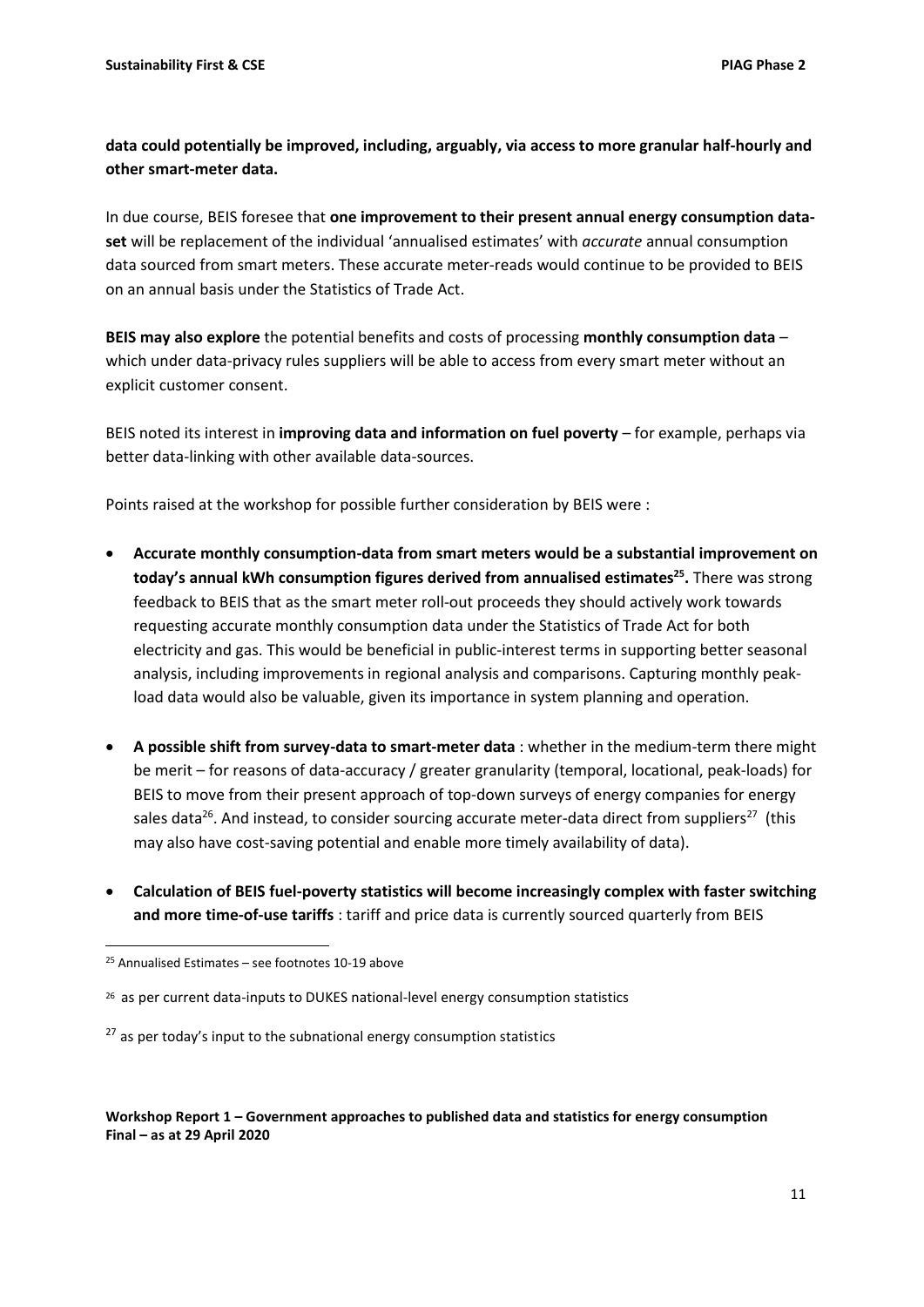surveys. BEIS are informed via suppliers of aggregate customer-numbers for a particular tariff in a particular region. This permits a national estimate for customers on that tariff and in turn feeds into the price-input to the annual fuel poverty statistics. For the future, this calculation may become more complex absent access to accurate data on ToU tariffs, switching and peak-demand. In principle, this data could become available from smart meters. However, data would need to be linked to the survey-based source<sup>28</sup> of modelled consumption data.

#### **MHCLG**

MHCLG (Ministry of Housing Communities and Local Government) is responsible for a major series of official statistics on housing and planning<sup>29</sup> used by central government, local authorities and others. Two major **MHCLG data-sets provide important contextual data to BEIS and to ONS about the housing stock, energy use and energy efficiency** :

• **The English Housing Survey – EHS** is a flagship annual survey of peoples' housing circumstances, including the physical condition and energy efficiency of their homes. It is a representative sample of ~ 13,300 households in England, quality-assured by follow-up home inspections of a sub-sample of ~6,200. EHS is a continuous national survey since 2008. It has equivalent Scottish and Welsh surveys<sup>30</sup>. The EHS covers all housing tenures and provides valuable information and evidence to inform the development and monitoring of government housing policy, including for building regulations, energy efficiency and policy for future homes. The EHS captures information on gas and electricity smart meters installed. Notably, EHS does not obtain actual energy-cost data from respondents. Instead, household energy costs are estimated, **based on consumption-data derived from modelled standard occupancy and heating patterns.** Lowest level of granularity in published EHS data is currently 'high-level regional', although lower level may be feasible in the future. An annual headline EHS report is published in January with more detailed reports published each

<sup>&</sup>lt;sup>28</sup> i.e English Housing Survey. See next section on MHCLG statistics.

<sup>&</sup>lt;sup>29</sup> Including on leasehold dwellings, private landlords, the British Social Attitudes analysis and reporting, and ad hoc housing research projects (eg on estates re-generation).

<sup>30</sup> The **English Housing Survey** brings together two previous survey series into a single fieldwork operation: the English House Condition Survey (EHCS) and the Survey of English Housing (SEH). There are separate and broadly equivalent surveys in Scotland – The **Scottish House Condition Survey** - <https://www.gov.scot/collections/scottish-house-condition-survey/> and in Wales - the Welsh Housing Conditions Survey - <https://gov.wales/welsh-housing-conditions-survey>

**Workshop Report 1 – Government approaches to published data and statistics for energy consumption Final – as at 29 April 2020**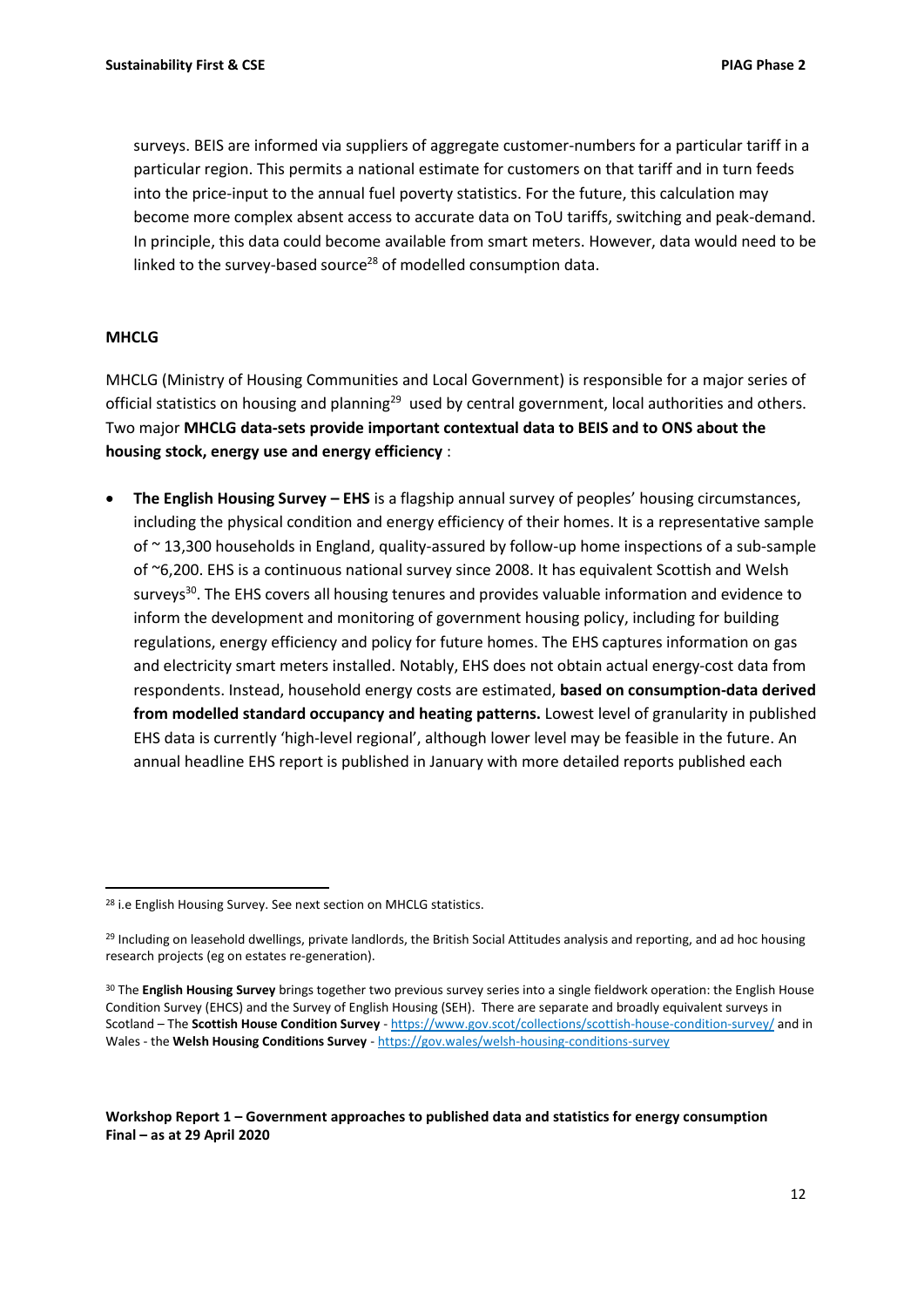summer, including an energy report. The energy report covers different topics each year<sup>31</sup>. Tables and archived data-sets are available on-line.

• **EPC data**: Energy Performance Certificates are required whenever a UK domestic property is rented or sold, based on a survey by a qualified domestic energy assessor. MHCLG publish a quarterly statistical release of EPC data in England and Wales, at local authority level<sup>32</sup>. The Energy Performance of Buildings Register also has EPC data for 2 million non-domestic buildings, for public buildings (Display Energy Certificates) plus Air Conditioning Inspection Reports. There are now over 9 million domestic EPC records, accessible via MHCLG's Open Data Portal<sup>33</sup>. There are some recognised quality issues around the consistency of data-capture in EPCs, but nevertheless EPC-data offers valuable insight not otherwise available. EPC data includes a **banded propertylevel energy efficiency rating (A-G)**, as well as other data such as **estimates** for current annual energy consumption (kWh/m2) and for current annual energy costs for heat and light<sup>34</sup>. EPC data feeds into the published data-sets for the NEED framework. For the future, and subject to GDPR, MHCLG aim to link EHS data and household-level EPC data.

### **Discussion points : additionality which increased access to smart-meter data might bring to MHCLG statistics**

Points made at the workshop on 14 January 2020 included :

• **Quality assurance for MHCLG statistics** : greater access to granular smart-meter data could usefully offer potential quality assurance to MHCLG. For example, *actual* household usage vs *modelled* usage. Or, by offering better evidence on under-heating by particular demographics; or, by enabling better estimates of thermal performance of buildings to monitor effectiveness of

<sup>33</sup> <https://epc.opendatacommunities.org/> Individual property-level EPC information can also be accessed

<sup>31</sup> <https://www.gov.uk/government/statistics/english-housing-survey-2017-to-2018-energy>**.** Examples include : awareness and influence of Energy Performance Certificates (EPCs), the cost of energy, main gas, and heating systems (2017-18), energy efficiency (2016).

<sup>32</sup> In Scotland, the EPC Register is 'owned' by the Scottish Government and operated by the Energy Saving Trust (Scotland).

<sup>34</sup> EPC data for existing dwellings represent a 'reduced-data SAP' and include : recommendations to improve energy efficiency and prospective EPC-rating; environmental impact rating; building characteristics e.g. dwelling age, type, size, wall construction etc; presence of energy efficiency measures e.g. loft insulation, cavity wall / solid wall insulation; main heating system, main heating fuel, boiler type, secondary heating, heating controls, PV array etc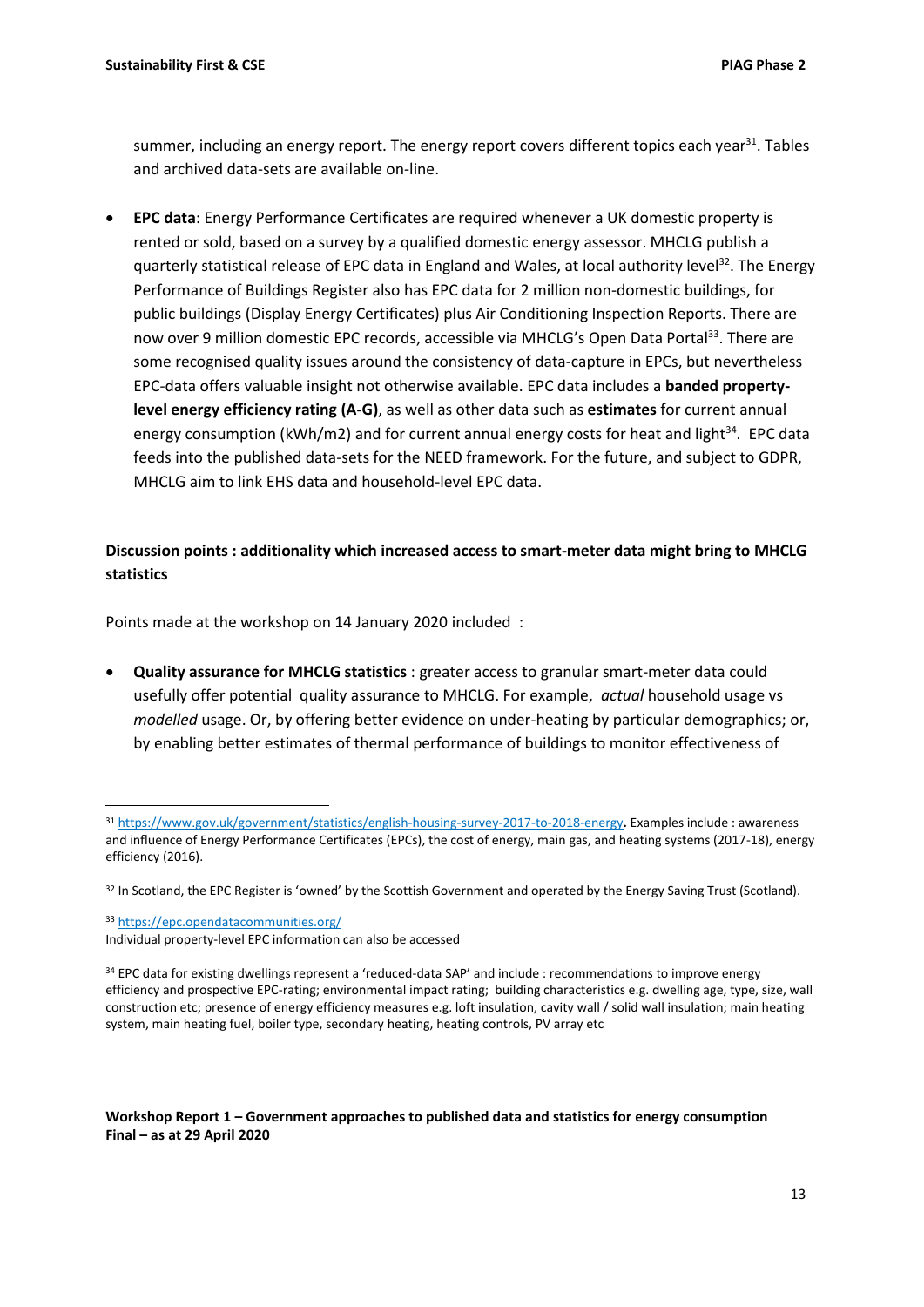building regulations. Each of these examples would enable better MHCLG data-inputs to BEIS, and therefore support improved analysis and policymaking.

- **Smart meter data and the EHS:** EHS combines detailed information on both buildings and their occupants. Granular consumption data of the kind held by smart meters will be important in discovering the underlying consumption patterns of different households / groups, including those with low-carbon technologies, and which in turn may have significant public interest applications. For example, linking smart-meter data with EHS data would offer the potential to : improve evaluations of changes to tariffs; generate improvements in fuel-poverty statistics derived from EHS data (presently reliant on estimated energy expenditure derived from housing-type / demographic); and, improve official models of energy consumption in buildings presently based on EHS input data with estimated building thermal performance (e.g. National Housing Model).
- **Geographic coverage :** MHCLG EPC data is for England and Wales. The 2018/19 EHS will produce more granular regional analysis for the first time and is at England-level only. Users of EPC data would be interested in bringing together UK-wide data. ONS has now taken this on board following a previous request by MHCLG. UK-level tables were previously a responsibility of MHCLG but subject to resource it was felt that this would better sit with an ONS- lead.
- **Proxy indicators** : a national smart meter data-set could potentially offer new proxy-indicators on the housing stock, in ways similar to the EPC data-base now. For example, changes in volume or location of new housing stock.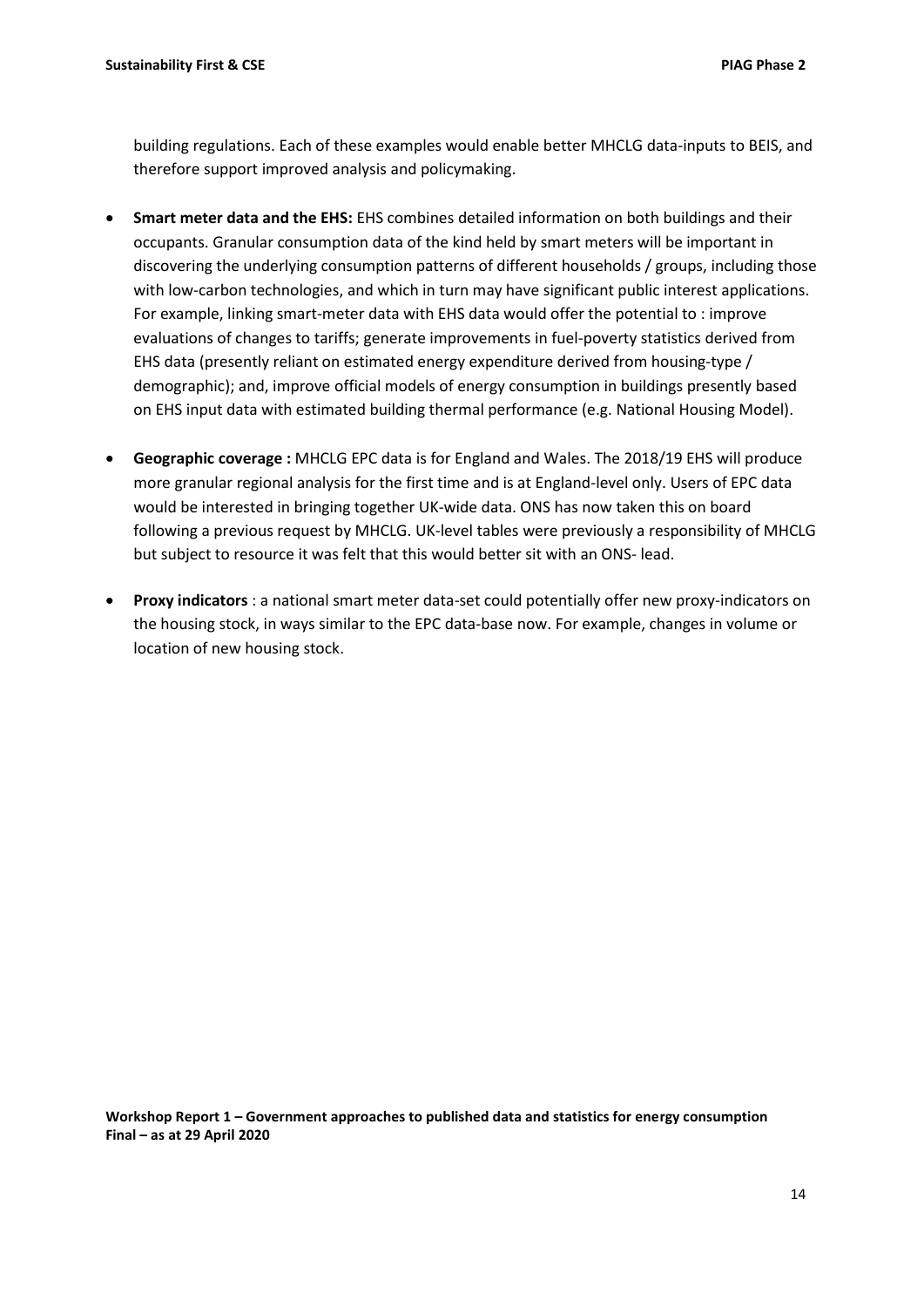#### **Part II**

#### **Section 2 : Expected new energy-consumption data-sets**

As section 1 sets out, **the most granular level of customer consumption-data incorporated into today's official energy statistics is one annual consumption figure for each of electricity and gas (kWh/meter), with attendant limitations**.

A small number of well-designed half-hourly data-sets are available from several large smart-meter trials which although somewhat historic, can be accessed for further analysis <sup>35</sup>. These can offer insight but are not nationally representative samples, may have limited contextual information and are not longitudinal. Re-analysis of historic trial data perhaps also risks compounding statistical limitations or 'old' insights.

Importantly, a major **new longitudinal half-hourly customer data-set is being created via the UCL Smart Energy Research Lab (SERL).** 

Smart Energy Research Lab: [What added insight this \(or other forthcoming data\) may add to current](https://www.sustainabilityfirst.org.uk/docs/piag_2_workshop_1_slides/PIAG_-_SERL_additionality_v02_1.pdf)  [official energy consumption statistics](https://www.sustainabilityfirst.org.uk/docs/piag_2_workshop_1_slides/PIAG_-_SERL_additionality_v02_1.pdf)

SERL is led by UCL on behalf of a consortium of seven universities. UCL is the 'data-owner' and, via its data-platform, the UK Data Archive (Univ of Essex) is the 'data-processor'. Considerable effort has been devoted to getting the legal and technical frameworks right for data-access, including obtaining individual consents. The SERL portal will provide access to half-hourly smart-meter electricity and gas consumption data – plus linked contextual-data - to UK academic researchers. This will be a representative sample obtained with customer consent of 10,000 GB households with secondgeneration SMETS2 meters (plus a proportion of DCC-enrolled SMETS 1 meters). In line with established UK Data Archive data protection measures, access to the dwelling-level data will be limited to accredited academic researchers. All identifying data is securely stored separately from data used for research; research-data is pseudonymised to protect privacy of the participants; and, statistical disclosure control is applied to all outputs to ensure no individual can be identified in any results that are published.

<sup>&</sup>lt;sup>35</sup> For example : DECC's Energy Demand Research Project (SSE data – electricity & gas); Northern Powergrid's Customer Led Network Revolution (British Gas data – 6,000 sample); UKPN's Low Carbon London – sample size – 1,100; and the Ireland's Commission for Energy Regulation electricity smart meter trials – sample-size 5,000 (also a gas data-set – sample size 2,000). See paper by Simon Elam, UCL - [https://d37809f7-dc9f-4c4f-835a-](https://d37809f7-dc9f-4c4f-835a-410a5acfa633.filesusr.com/ugd/ea9deb_eb986a05bbab4ad9933e5160d0f4945b.pdf)[410a5acfa633.filesusr.com/ugd/ea9deb\\_eb986a05bbab4ad9933e5160d0f4945b.pdf](https://d37809f7-dc9f-4c4f-835a-410a5acfa633.filesusr.com/ugd/ea9deb_eb986a05bbab4ad9933e5160d0f4945b.pdf)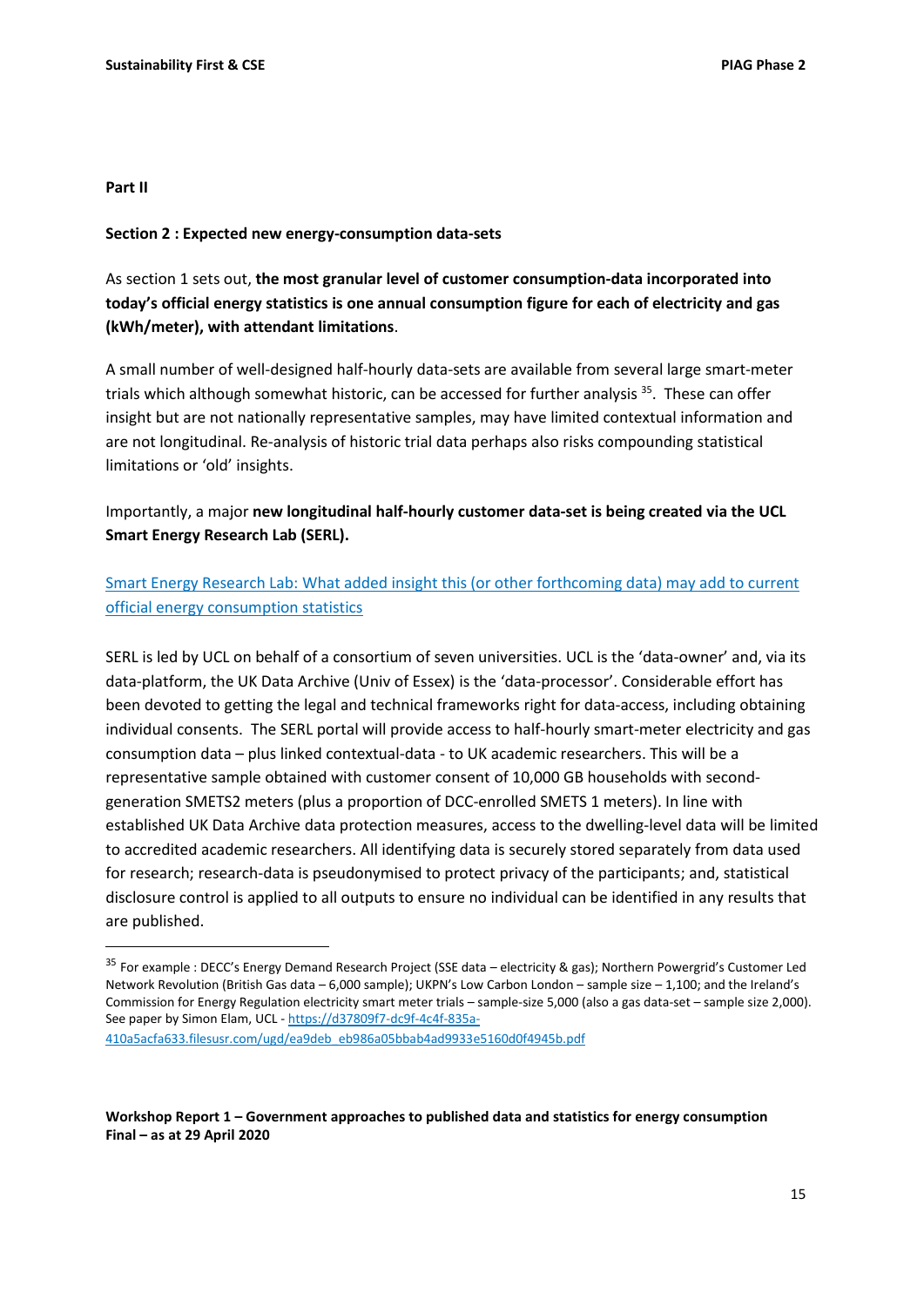The SERL slide-set sets out at a high-level how the SERL data compares with NEED, EHS and EPC datasets. The SERL data-set covers : both electricity and gas; is updated daily; includes tariff data; exportdata for behind the meter micro-generation such as solar PV (though generation data is not available via the DCC); contextual data from the SERL survey plus a match with weather-data and EPC data (if available). And, subject to ethics approval will aim for further data-linking. The one-off contextual survey (postal) had a high completion-rate and includes respondent details on energy and heating, accommodation plus household characteristics including some personal data. Survey questions are harmonised where possible with 'ground-truth' surveys such as the Census, English Housing Survey or Understanding Society to enable the representativeness of the SERL data-set to be evaluated.

The pilot phase of the five-year SERL project is now complete and the Research Portal is being developed with access to half-hourly smart-meter data for an initial sample of 1,700 participants (expected Q2-Q3 2020). Main-phase recruitment to reach 10,000 households is expected to take place over a number of waves in 2020 (including the potential for a further wave to cover those not adequately represented in the current rollout e.g. in the north /Scotland, high-rise property).

An academic research programme is being developed to make use of the data-set. **SERL will be pleased to hear from public-interest organisations interested in collaborating with academic partners**.

Workshop discussion stressed that the SERL data-set will offer a valuable and important new energy data-source for future academic research, for government and others - including, for example, for those who might wish to undertake sophisticated modelling and wider application of the data via machine-learning.

**The SERL data-set is a significant advance in terms of making available half-hourly electricity and gas consumption data for research and analytical insight. However, even with a 10,000 strong longitudinal sample over 5-years, this is composed of households with SMETS 2 meters only, and as the roll-out of SMETS 2 meters is only partial (~10% as of April 2020) it does not provide a full nationally representative sample. Nor can it provide a sufficiently representative sample for robust regional or local-level comparison. In this sense, the SERL data-set cannot be regarded as a proxy or substitute for the national energy statistics produced by BEIS under the Statistics of Trade Act.**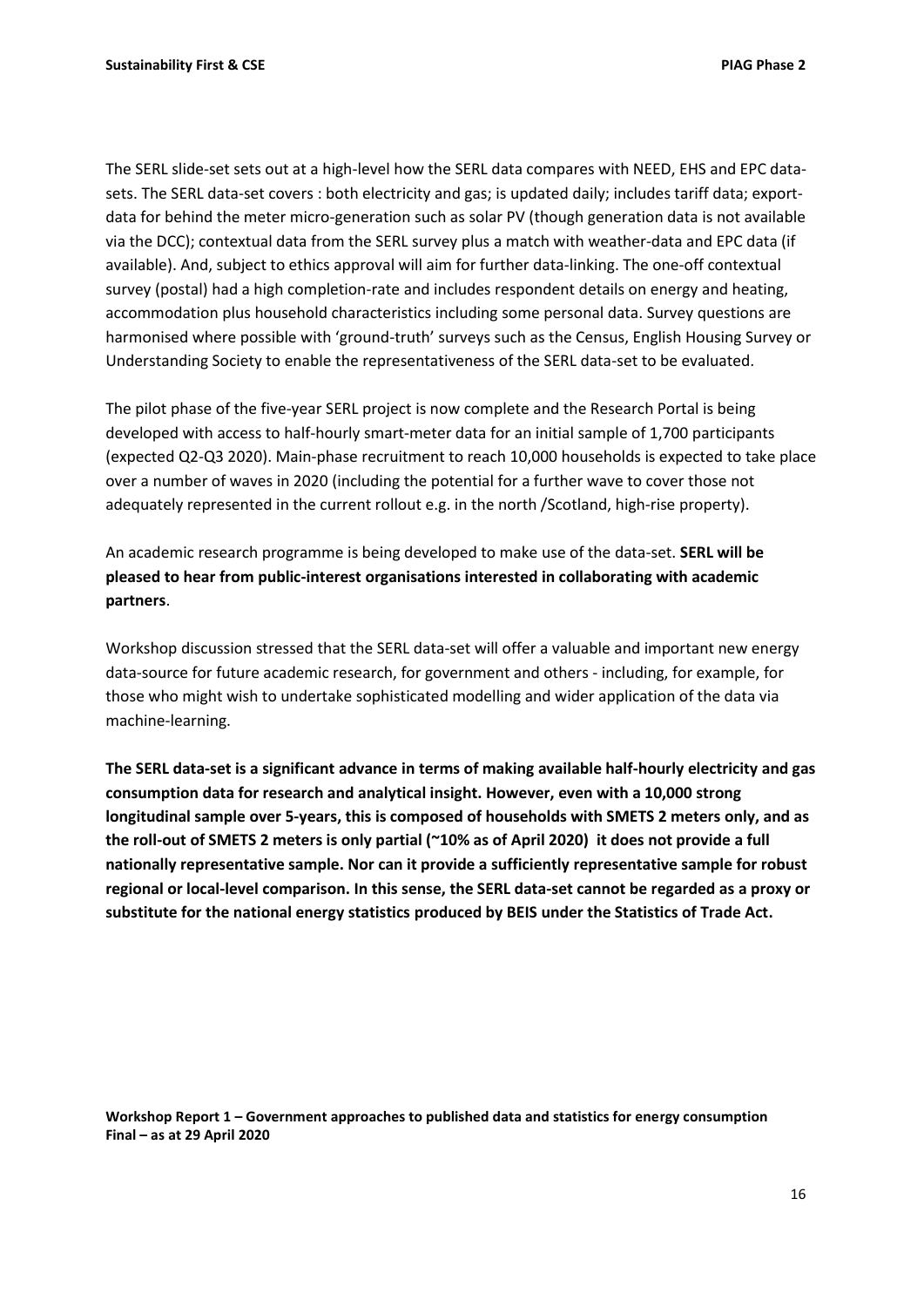#### **Section 3 : Data-users - three case-studies**

Three key users of national-level consumption data and statistics outlined for the workshop their current experience and use of government consumption-data in their day-to-day work. They were also asked to offer their thoughts on what increased analytical insight, if any, might be brought to their work by access to granular smart meter data, including via the official energy statistics.

#### **National Grid Electricity System Operator (ESO) – User Case 1**

#### [National Grid ESO](https://www.sustainabilityfirst.org.uk/docs/piag_2_workshop_1_slides/PIAG_20200114_Post_Comments.pdf)

- The ESO's core role is to manage system balancing and operability of the GB electricity transmission system in real-time, ensuring safe and secure operations at the most efficient cost for consumers. Conduct of these duties necessitates access to appropriate data and information across the full range of short- and long-term responsibilities. As well as supporting PIAG, the ESO is also working in conjunction with Ofgem, BEIS and the Energy Networks Association to improve data-sharing through the ENA Open Networks 'Data Workstream'.
- Significant energy-sector expenditure hinges upon the availability and quality of data available to the ESO (and to the gas system operator) – be this for market analysis, forecasting, modelling or scenario-development. Examples of some 'big-ticket' items informed by data available to the ESO and gas system operator include 'within-day' energy balancing costs - £1.5bn p.a. (Electricity £1bn; Gas £0.5bn); expenditure on energy network investment (Transmission - England, Wales & Scotland - £1-2bn p.a; energy distribution - ~£200m per network p.a.); GB generation requirements - £1bn p.a (contracts for difference; capacity contracts). Insufficient and poor quality data can therefore have material implications for operational spend or decisions on network investment.
- Notwithstanding increasing decentralisation of the electricity system, the ESO does not currently have comprehensive access to granular data below the transmission network level. Aside from wind and solar, the ESO lacks real-time visibility of other small distributed energy sources (location, connection-capacity, output) or real-time granular data about customer loads – be these I&C customers or households (location, capacity, customer usage patterns). The ESO has sophisticated regression tools for forecasting and modelling, and so can learn by analysis of within-day conditions after the event. But, at the same time, the ESO actively seeks better quality and actual data where this is available. From an ESO standpoint, access to actual demand-side data (i.e. rather than data from innovation projects or trials) - including more granular smart-meter consumption data - could inform development of more efficient approaches and tools to inform system operation and GB network investment overall.
- The ESO gave three practical examples of where access to more granular consumption data could improve areas of ESO operation :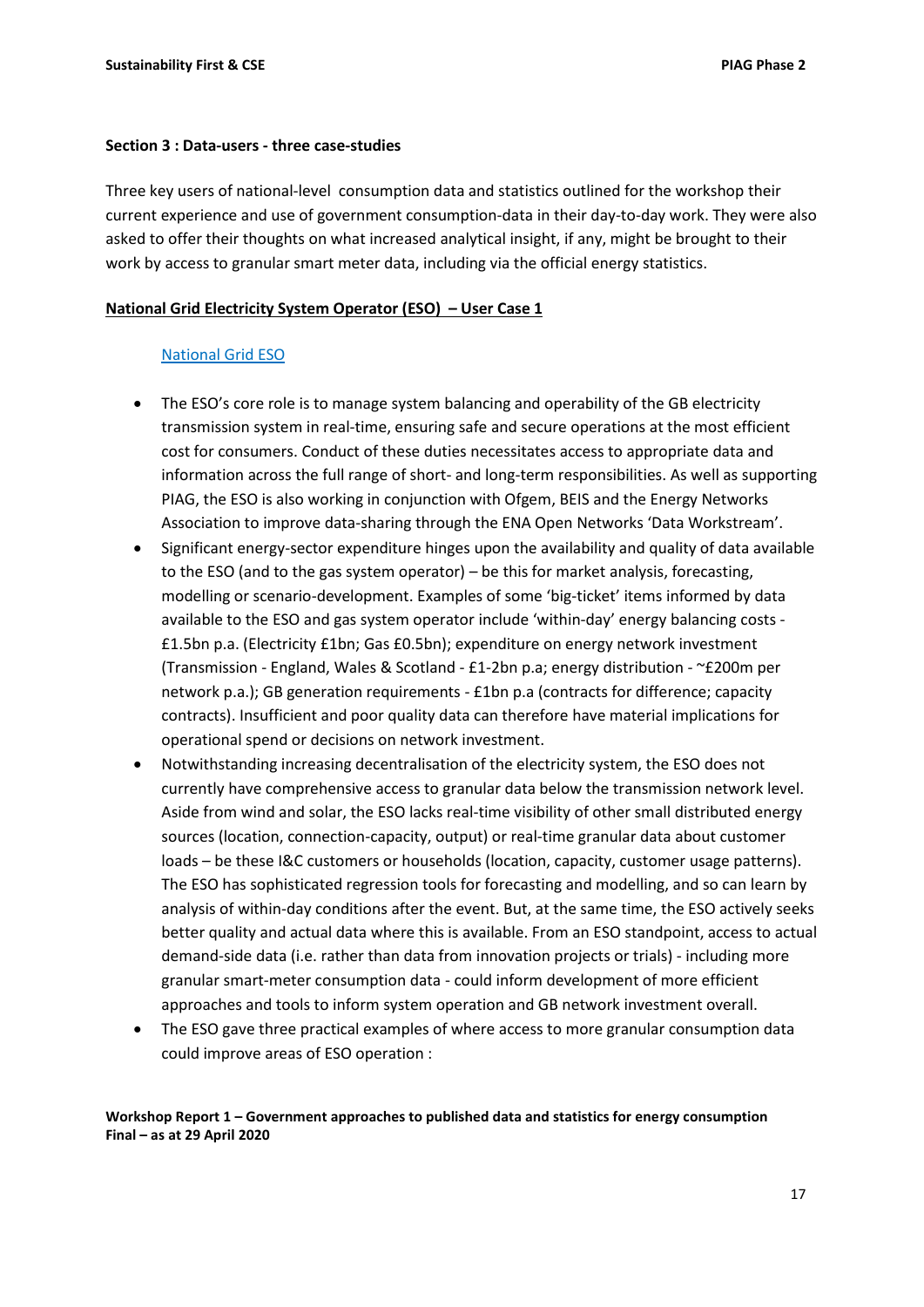- **Tools for Better Decision-Support –** in an electricity system dominated by intermittent renewables and ever-more low-carbon technologies, the ESO has been looking for many years beyond the supply-side of the equation in enabling cost-efficient system balancing and peak management. Increasingly, the ESO wishes to deepen existing understanding of demand-side characteristics at a significantly more granular level. In particular, to support better decisionmaking via its analysis, models and forecasts, the ESO would like more comprehensive understanding of the variability of different customer consumption patterns – be that I&C customers or households.
- Currently the ESO understands 'average' profiles for households<sup>36</sup>, but has little direct insight into household consumption patterns associated with different low-carbon technologies or different customer segments – i.e for PV, EVs, heat-pumps and batteries. At present, for customer consumption data, the ESO makes use of annual average load profile data from Elexon - produced from half-hourly data from 2000 homes; draws from the DECC Household Electricity Use Survey on appliance-level usage - <250 owner-occupier households – mostly monitored for less than a full calendar year in 2010-11<sup>37</sup>; and for gas consumption data, uses Xoserve annual aggregate meter data. For likely usage patterns associated with low-carbon technologies such as PV or heat-pumps the ESO draws upon data from innovation trials, supplemented by Met Office data. Trial data has some limitations : it is time-limited and offers limited insight into geographic variability (eg whether heat-pump operation is in Scotland or in the south). For EV's, despite increasing uptake, much trial data mainly reflects the experience and consumption patterns of early adopters. As yet, this data also gives no insight into the operational potential of vehicle-to-grid.
- Looking to the future, the ESO wishes to improve on its customer-side insights and therefore the quality of inputs into its analysis, models and forecasts - through :
	- Access to continuous and more granular customer consumption data (ideally half-hourly but even seasonal data of help).
	- Access to better contextual 'big-data' for day-to-day use of low-carbon technologies (different locations, usage patterns - demographic differences etc).
	- Obtaining visibility, if possible, of response to price signals or contracts for demand-side flexibility (perhaps via customer consumption data).

<sup>37</sup> Household Electricity Survey (HES). 2010-11 & 2014 research papers -

 $36$  Diversified peak load - 1kW; car-charger - e.g 7kW; heat-pump e.g ~3.5kW; household PV array ~ 3-4 kW; battery - 1.5 – 2kW.

**<https://www.gov.uk/government/collections/household-electricity-survey>**. Also now somewhat dated – e.g pre-dates widespread uptake of LED lighting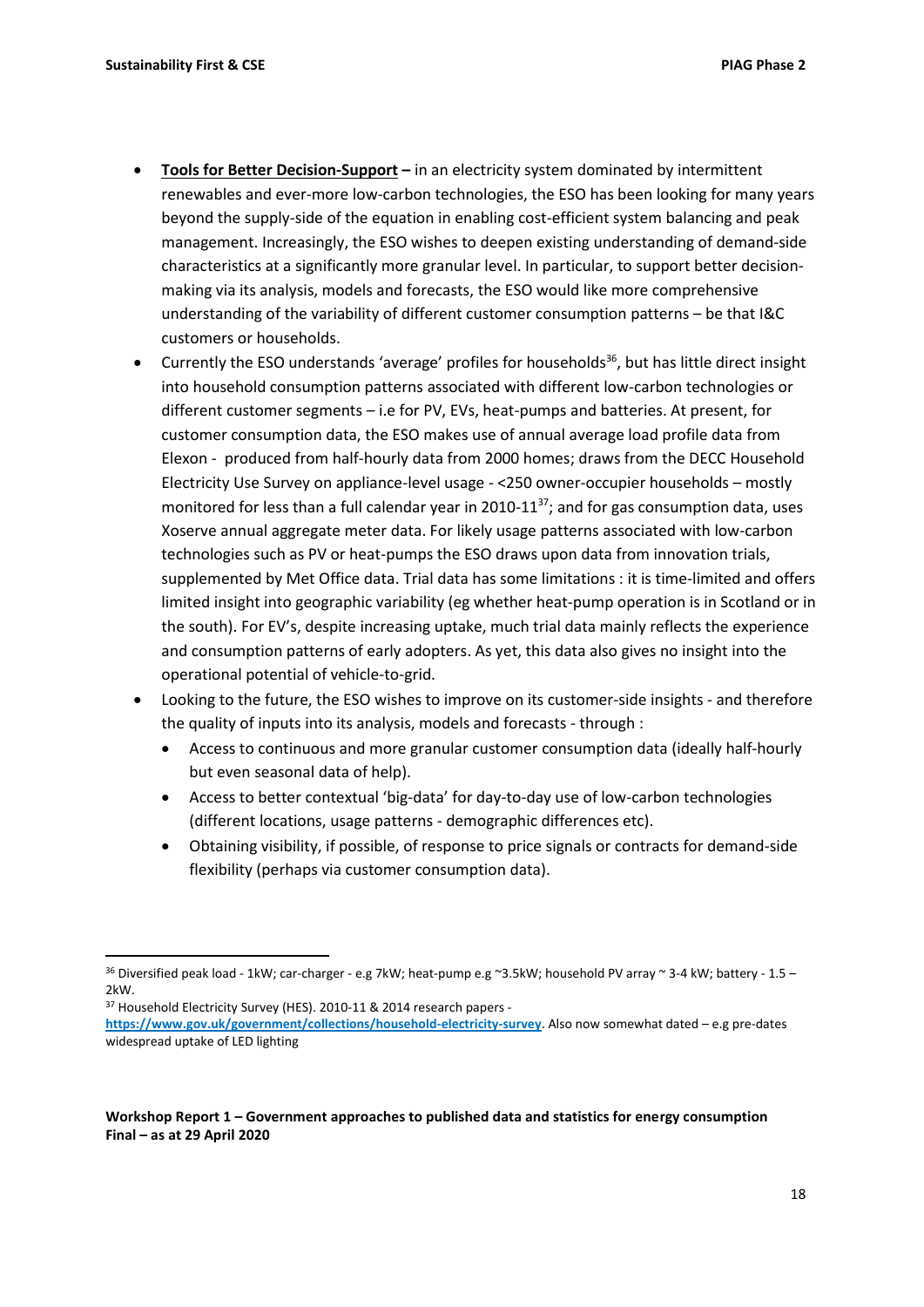- **ESO Future Energy Scenarios (FES)** this is the major industry-wide annual exercise in scenario development. **The FES process informs and underpins £ tens of billions** in investment planning for both the transmission and distribution network companies (electricity, gas) and also for energy sector investment more widely including the capacity market. The FES also informs regulatory and wider industry decisions.
- Current government data-sources used by the ESO as inputs to the FES include : Energy Consumption in the UK, DUKES, Energy Trends, plus Elexon annual profiles and Xoserve annual aggregate data (as above). HES and EPC data is also used - albeit the ESO looks more in practice to SAP data. The Sub-National Energy Consumption Statistics are also used to inform scenario-thinking at a GB wide-level (example : trying to obtain insight into the impact on network investment plans of a whole-scale uprating of the housing stock to EPC 'C' by 2035). And also in looking at plans to reinforce a network at a particular location.
- **For the future, potential improvements to FES customer-side data would include access to : better seasonal and within-day consumption data; better regional consumption data; better consumption data for low carbon technologies (EVs, heat-pumps, storage, PV). FES scenarios will become more robust where customer-side data-inputs become less 'average'.**
- **Better Regional-Level Investment Planning** FES scenarios are broken-down into regional projections to inform investment plans relating to energy off-take and to transmission and new gas pipeline development. The ESO has very limited visibility of data below the transmission level but seeks accurate regional and operational benchmarks. The ESO currently uses high-level data obtained at the gas off-take or grid-supply point. As noted, FES uses annual consumption data from published sources and applies the 'average' annual consumption figures for each region (e.g. taken from the BEIS sub-national energy consumption statistics). Monthly consumption data would better inform seasonal differences at a regional level. For some low carbon technologies, there is patchy registration data (e.g. heat-pumps) and for others there is presently little or none (e.g. residential batteries). In particular, for EVs there is little public data on where cars are actually charged - analysis is currently informed by proxy-data<sup>38</sup>.

Other non-government customer-side data currently available to the ESO, include a monthly supply of aggregated and anonymised local (grid supply point) customer data via a paid-for arrangement with Electralink. Other than this, below the transmission-level, the ESO uses within-day profile data from innovation trials. Many of these are supported under network innovation schemes and offer a helpful source of data on usage patterns of low-carbon technologies and on customer interaction with renewable energy sources. Further scrutiny of this data will continue to offer lessons. However, most

<sup>38</sup> FIT registration data for PV (to date); For EVs - car registration or car charger data from DfT : so, imperfect information on where a car is actually charged.

**Workshop Report 1 – Government approaches to published data and statistics for energy consumption Final – as at 29 April 2020**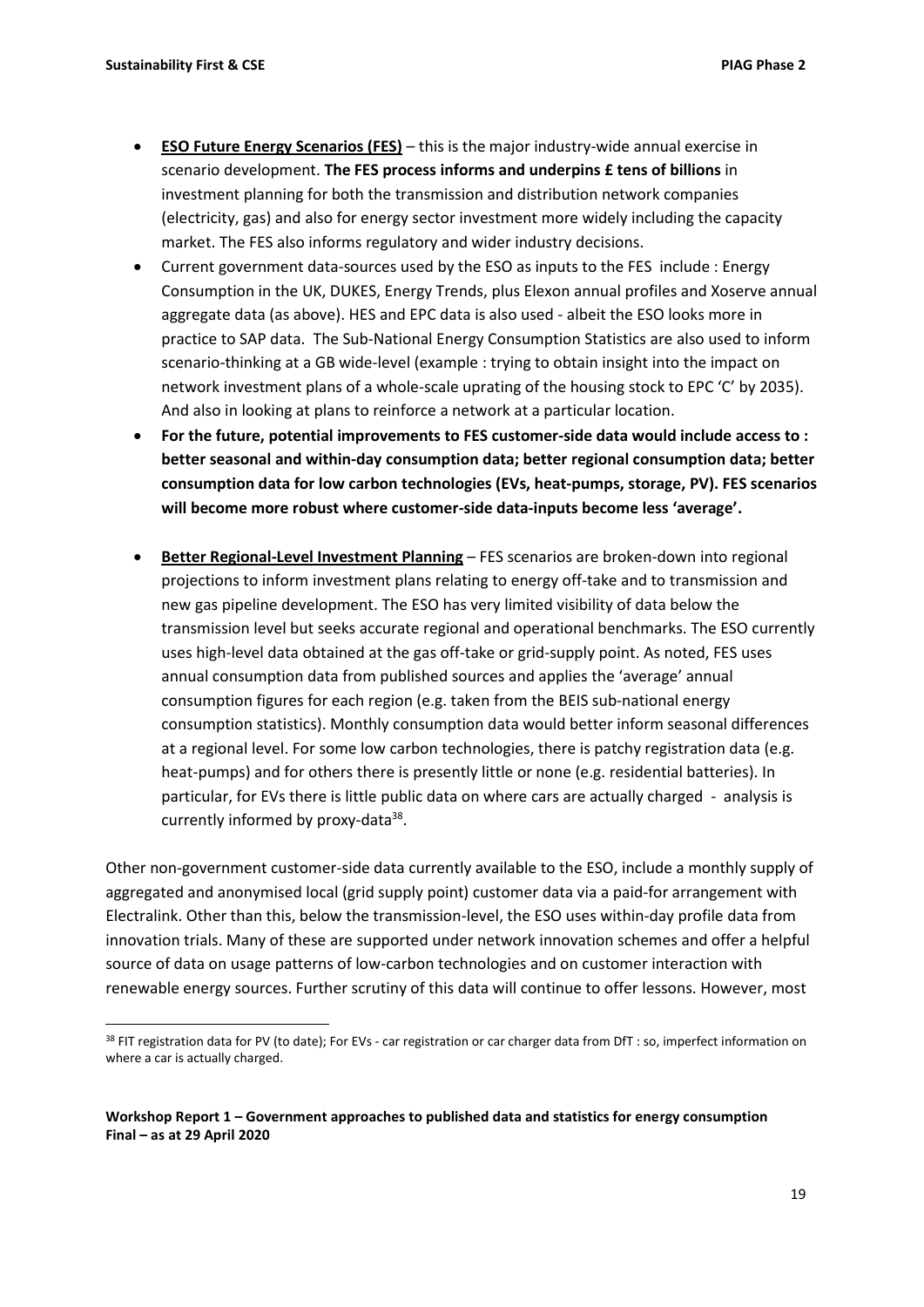innovation trials are one-off time-limited studies, not regularly 'updated' or repeated. They do not offer a 'continuous' data-source to feed-into ESO forecasts and models. Universities also conduct many valuable innovation trials or studies which similarly inform the ESO. Manufacturers also produce helpful data, but this tends to reflect test-conditions rather than actual customer data. Many of these current data sources available to the ESO are helpful – but also have some limitations. Given rapid change in the market, such data-sources also risk being historic. Trial-data is not nationally representative or a basis for regional comparison. Trial data is not a continuous data source – albeit the UCL SERL data-set could prove helpful here.

As seen, forecasting and planning activity by the ESO, including their flagship Future Energy Scenarios, shapes £ billions each year in operational approaches and investment planning across the entire gas and electricity sectors. Unlike the electricity distribution networks, the ESO is not currently entitled to directly access smart-meter data via the DCC to inform its analysis and modelling. To improve annual forecasting, the ESO would benefit from access to aggregated and anonymised customer-side data at a national, regional and sub-regional level. To improve maximum demand planning and operational and seasonal decision-making, access for the ESO to granular consumption data on a 'continuousbasis' – monthly, daily or hourly would be of particular help. Access to monthly data would represent a significant advance on the current position.

The ESO is committed in its Digitalisation Strategy<sup>39</sup> to providing wider public access to its own data to inform efficient business decision-making across the industry and drive innovation. The ESO aims to enable other organisations to undertake their own comparative analysis and forecasts, to trial new techniques, and to scrutinise and benchmark energy industry scenario-inputs and assumptions. The ESO aims for this to help remove barriers to market participation and transform the customer experience through digital enablement.

<sup>39</sup> ESO Digitalisation Strategy. December 2019 - **<https://www.nationalgrideso.com/document/157931/download>**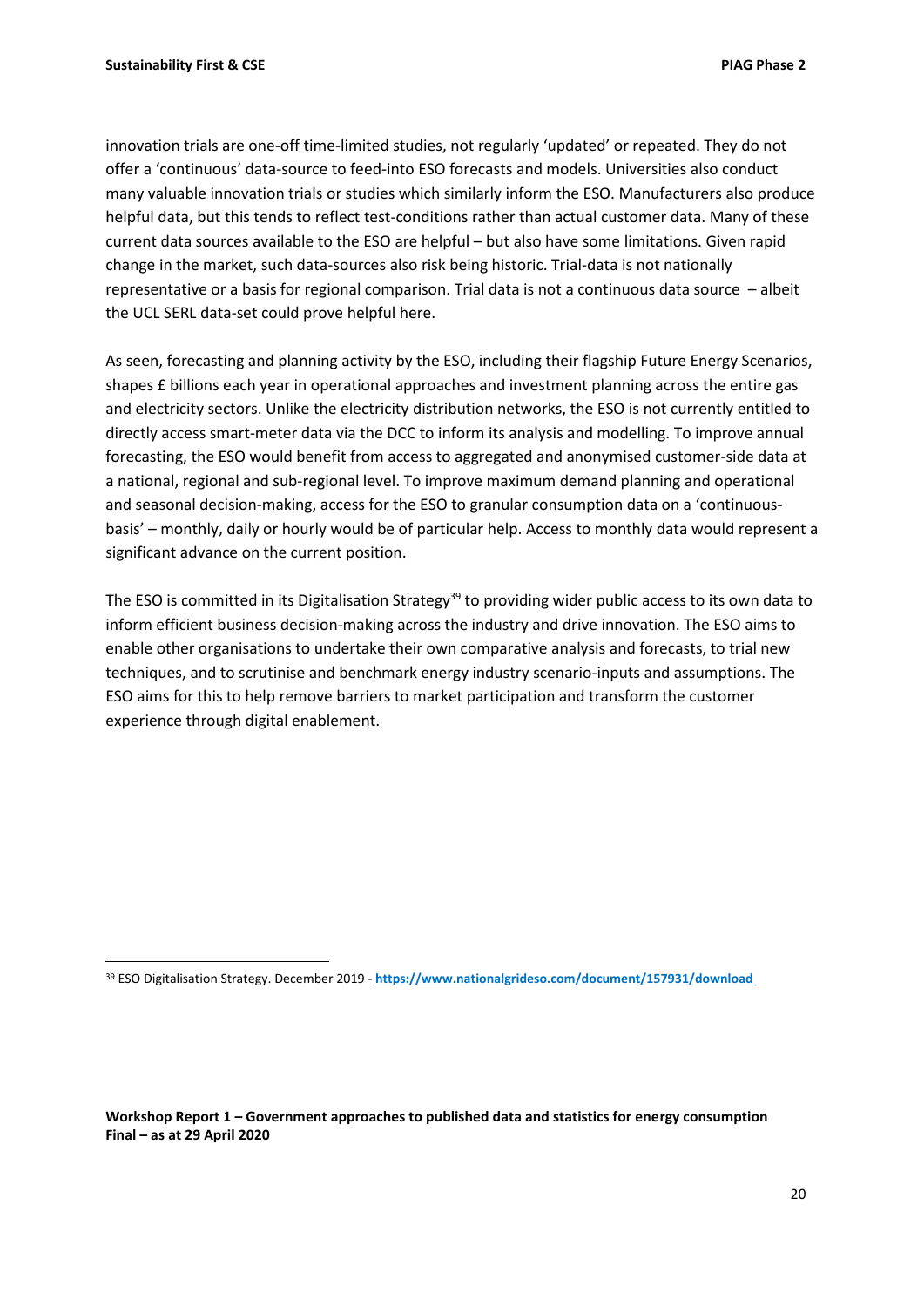#### **The Committee on Climate Change (CCC) - User Case 2**

The statutory body giving independent advice to government on building a low-carbon economy and preparing for climate change, makes use of energy data from both the supply- and consumption-sides. Official data-sets feed into the CCC's work to produce national carbon budgets, to base-line data for CCC scenarios and models, and to track annual progress for CCC reports to parliament. Inter al, the CCC makes use of DUKES, Energy Consumption in the UK (ECUK), NEED data, the English Housing Survey and the Scottish and Welsh equivalents<sup>40</sup>. From a CCC stand-point :

- **The current annual energy consumption figures for households** (kWh for gas and electricity) **have recognised limitations** - and actual data from smart meters would give more accuracy. Also, access to more granular within-year data would very helpfully reflect usage-variation by time-ofyear and / or by time-of-day.
- **NEED data**  limitations of current annual consumption data as above. NEED data also contains only a limited-to-moderate set of contextual variables, preventing fuller data linking**.** For the Sixth Carbon Budget, CCC is making use of NEED data to model estimated savings on energy efficiency. More granular consumption-data would offer better insight on how different property and household characteristics can affect usage. This in turn could help with monitoring impact of energy efficiency measures, and support better targeting of energy efficiency schemes and measures. CCC want to understand how to drive up overall opportunities for energy efficiency, and so improve their advice to government.
- **English Housing Survey & Scotland and Wales Housing Condition Surveys** : CCC used for Fifth Carbon Budget.
- **EPC data** : EPC data was an initial advance. However, the SAP-based property-level data comes with some acknowledged quality issues. An assurance 'cross-check' from *actual* gas and electricity consumption data to EPC ratings would therefore be helpful. This would also give better evidence on under-heating. Similarly, obtaining access to more granular consumption data on seasonality at the property-level.
- **The National Household Model data** is a valuable dataset for which more granular consumption data would represent a real advance.
- **Low carbon technologies** : CCC models would benefit from a better picture of flexible use of lowcarbon heating technologies. Half-hourly electricity and gas consumption data - plus maximumload data - could offer welcome insight into *actual* usage-patterns and bill impacts of low-carbon technologies (including heat). This could greatly benefit insight into electricity system peak-loads, as well as leading to a greater overall understanding of potential heat-pump efficiency – which in turn would benefit UK public policy.

<sup>40</sup> Examples include : Fifth Carbon Budget 2026-32 **<https://www.theccc.org.uk/publication/fifth-carbon-budget-dataset/>;**  the Net-Zero Report (May 2029) [https://www.theccc.org.uk/publication/net-zero-technical-report/#supporting-charts-and](https://www.theccc.org.uk/publication/net-zero-technical-report/#supporting-charts-and-data)[data;](https://www.theccc.org.uk/publication/net-zero-technical-report/#supporting-charts-and-data) and CCC annual Progress Reports to parliament - **[https://www.theccc.org.uk/publication/reducing-uk-emissions-](https://www.theccc.org.uk/publication/reducing-uk-emissions-2019-progress-report-to-parliament/#supporting-charts-and-data)[2019-progress-report-to-parliament/#supporting-charts-and-data](https://www.theccc.org.uk/publication/reducing-uk-emissions-2019-progress-report-to-parliament/#supporting-charts-and-data)**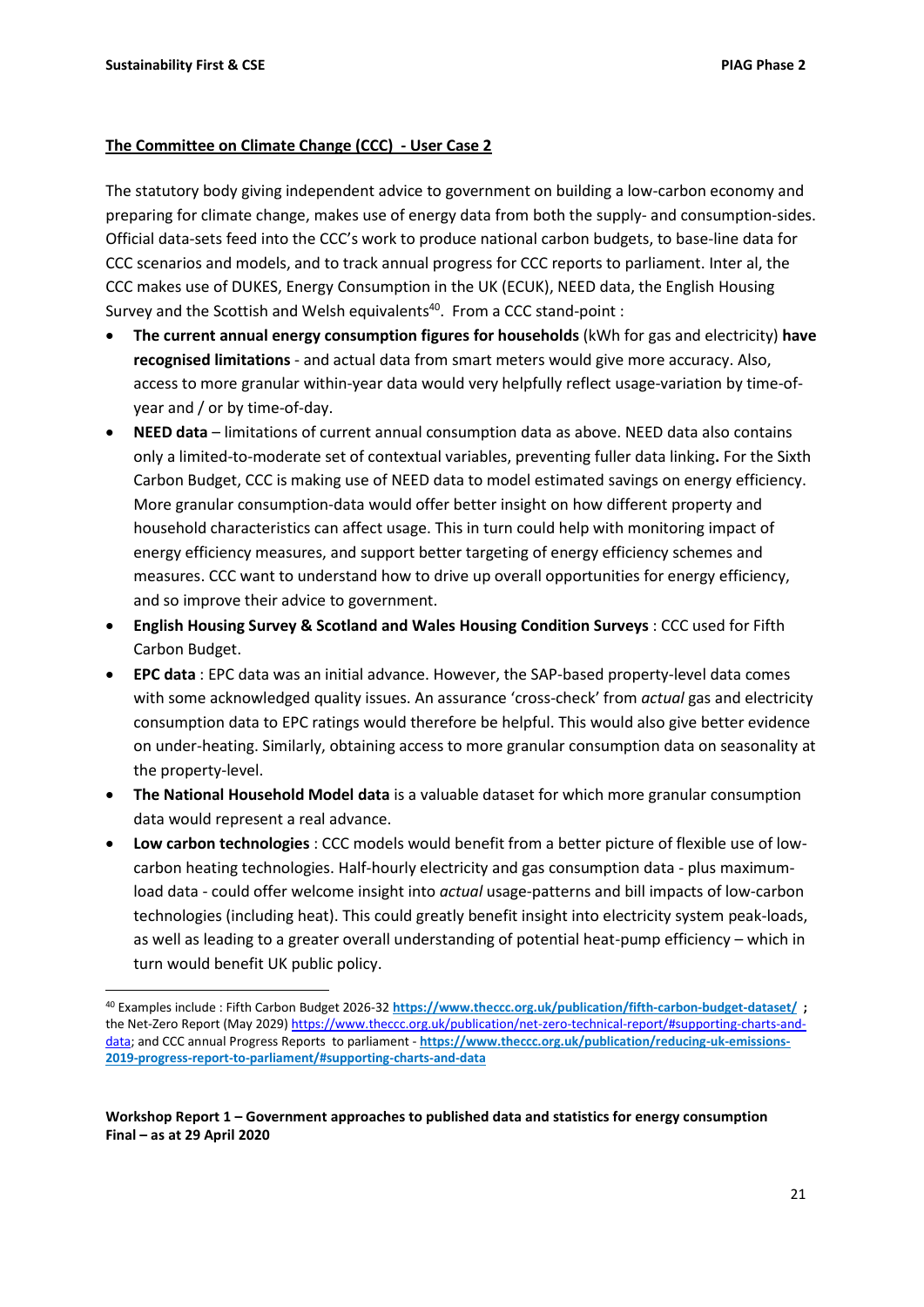• **Consistency in published statistics** – so far as possible continuity across different years is important both for base-lining and for tracking progress $41$ .

#### **National Energy Action – User Case 3**

#### [National Energy Action \(NEA\)](https://www.sustainabilityfirst.org.uk/docs/piag_2_workshop_1_slides/NEA_Slides_for_SF_Data_Workshop.pdf)

**National Energy Action** is a national charity working across England, Wales and Northern Ireland to end fuel-poverty. From an NEA stand-point, more granular energy consumption data at the national level would be of considerable benefit in support of :

- **NEA's practical work** in delivering well-targeted energy advice and efficiency measures to households.
- **NEA's advocacy work** its research, analysis and national-level policy advice on fuel poverty issues, including on the distributional impacts of energy policy.

**NEA data**-**use today** : NEA makes regular use of BEIS and MHCLG published data - including EHS data and EPC bands for different income levels. Today's published data is useful for NEA's analysis on fuelpoverty and energy efficiency but some of the widely-recognised shortcomings of the data inevitably also limit available insights. NEA's very practical first-hand experience leads it to conclude that real data is significantly better than modelled data, both with regards to accuracy and to cost. Trial-data can be of value but is not nationally representative and comes with important limitations. For example, for regional comparison; for distributional analysis at a national-level.

NEA gave **two examples of how more granular national-level consumption data could support better analysis** for both its practical and policy work **:**

• **Practical work : NEA joint-project with Scottish and Southern Energy Networks on Social Constraint Management Zones.** This project uses the NEED dataset, overlain with deemed consumption profiles and degree days to consider how at particular sub-stations to try to reduce household load and / or the potential to 'flex' load **for a 'social benefit' purpose**. The consumption data captured in NEED is currently annual (and partly estimated) and so very highlevel. More granular national-level consumption data (monthly, half-hourly) would give NEA better insight into the impact that technology in homes could have in helping to reduce network stress – not only at particular locations – but also in assessing the potential value of national-level deployment by the distribution networks of social constraint management zones. Similarly, the

<sup>41</sup> For example, in 2017 the time-frame for recording and inputting annual gas consumption data changed, creating discontinuities for analysis.

**Workshop Report 1 – Government approaches to published data and statistics for energy consumption Final – as at 29 April 2020**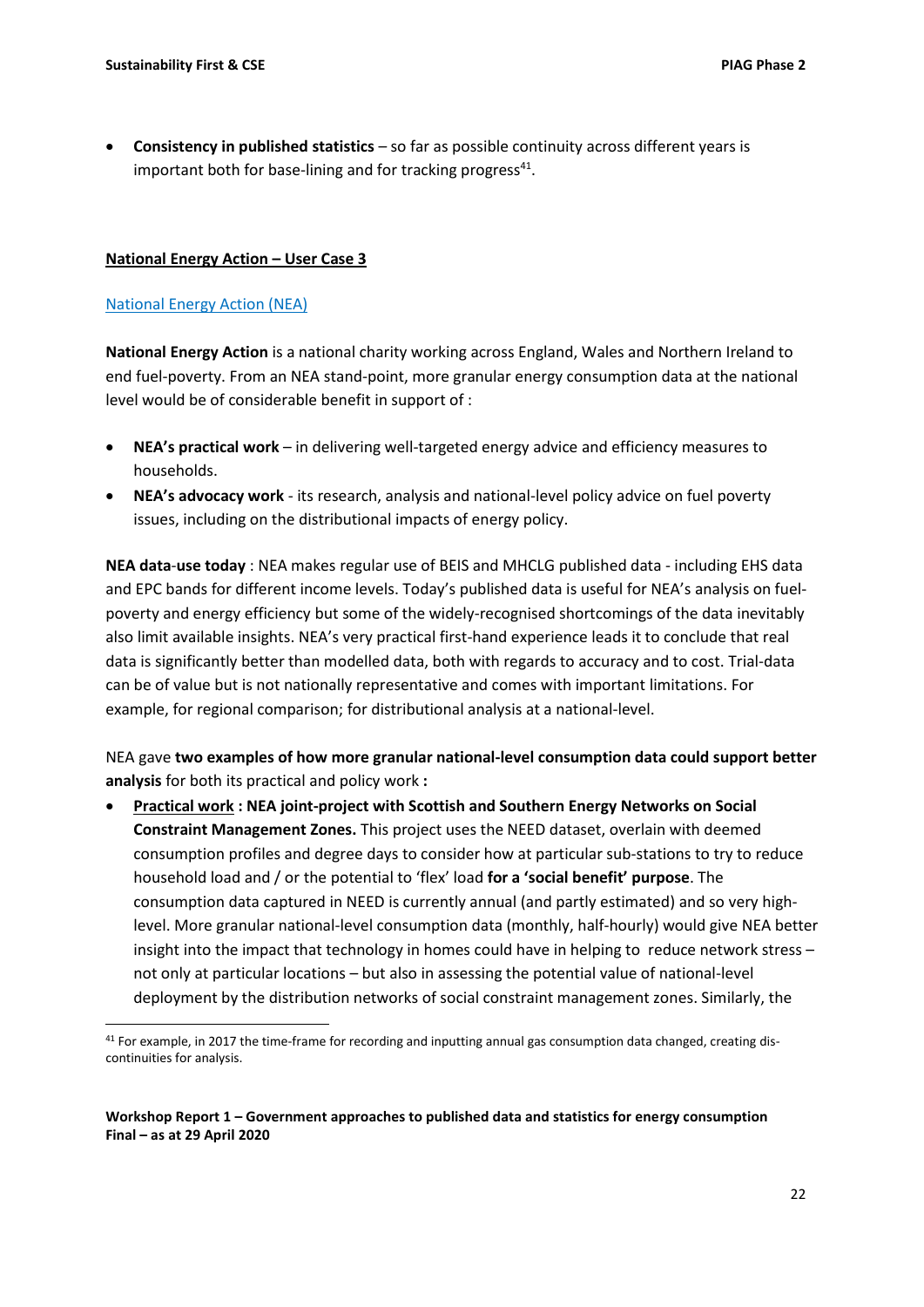ability to better target the kind of households most likely to be able to offer flexibility services to the networks – be this from a local or a national stand-point.

- **Policy work : improved insight into the distributional impacts of the recovery of energy policy**  costs via electricity bills, especially in a world of more cost-reflective tariffs - at present, many energy 'policy-costs' (social, environmental) are charged to electricity bills<sup>42</sup>. These costs are currently recovered via the standing charge and / or via a p/kWh levy charged to every unit of electricity consumed. There are ~2 million electrically-heated homes in GB, many of which are poorly insulated. These households have significantly higher electricity consumption than equivalent-sized gas-heated homes, and tend to be lower-income. Electrically-heated households arguably meet a disproportionate share of total policy-costs. For homes with storage heaters and hot-water tanks - which charge-up over-night at a lower unit-rate (e.g Economy 7) - policy costs represent an even higher share of the off-peak p/kWh unit rate.
- In the future, electricity settlement reform will drive greater cost-reflection in industry charges, which retailers will reflect in at least some retail tariffs<sup>43</sup>. In turn, this will raise new questions around what a fair distribution of policy-costs might look like in a more cost-reflective world. What will be the distributional impact of continuing to spread these costs evenly across every half-hour? Or, alternatively perhaps across particular half hours (eg at peak-times ?).
- Access to a national half-hourly consumption data-set by NEA and others with a national-level interest in policy, would support better understanding of how different customer segments or household types use their electricity and therefore improve insight into the distributional impact of approaches to the allocation of costs (including policy costs) both today - and in a future with more cost-reflection in tariffs.
- Insight into the impacts on electricity bills of (1) greater cost-reflection coupled with (2) approaches to allocation of policy-costs is important, especially in understanding those at risk of most disadvantage. In particular, on whether there might be a disproportionate impact for homes which are electrically-heated. This matters not just in today's world, but also for a future where electric heat is expected to play a more significant role. Access to more granular consumption data would therefore improve NEA's analysis work and support its advocacy role by (1) enabling it to bring to the notice of government and the regulator the distributional impacts of approaches to recovery of industry-costs, including policy-costs, in a more cost-reflective world, especially for the fuel-poor or those not able to be flexible at times when electricity prices are high and (2) put forward fair approaches to mitigate major distortions or impacts.

<sup>42</sup> i.e. rather than to gas-bills or recovered via taxation

<sup>&</sup>lt;sup>43</sup> by enabling a more accurate match of industry costs and charges with individual customer half-hourly consumption

**Workshop Report 1 – Government approaches to published data and statistics for energy consumption Final – as at 29 April 2020**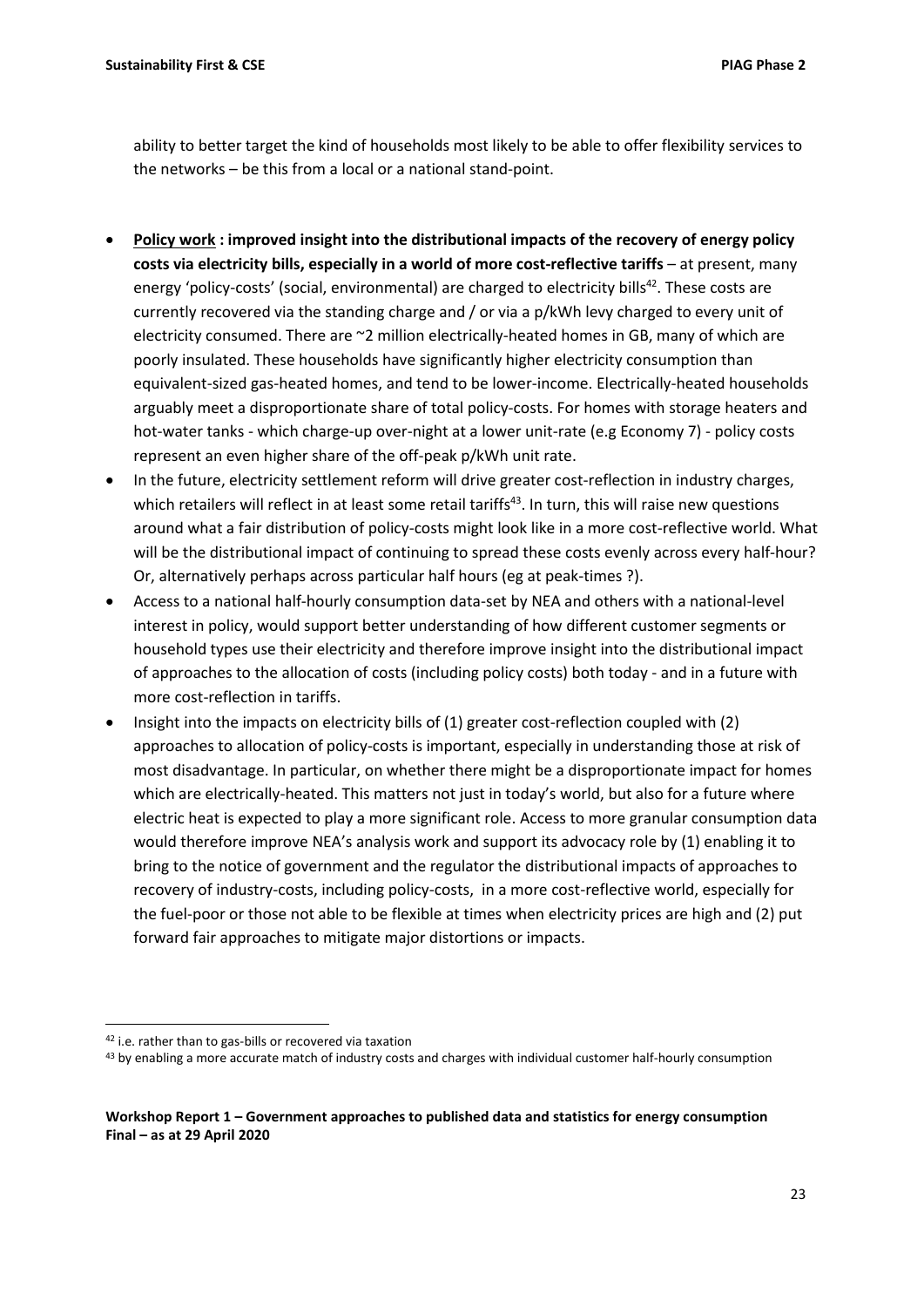## **Section 4** : **Added public-interest value that greater access to smart meter data might bring to government consumption-side statistics and data-sets. Other practical and public-interest benefits to consider.**

This workshop paper at a 'high-level' has set out the main data-sets that make up our official energy statistics for energy consumption for industry and for households and for energy efficiency measures in homes, and the main data-sources which inform these.

## **Notably, the most granular level of customer consumption-data today that feeds into our official energy statistics is a single annual consumption figure for each electricity and gas meter (kWh/meter)<sup>44</sup> .**

Our three user-cases show how a national-level customer-side analysis for public-policy advice and decision-making continue to be very largely informed by these national-level official consumption statistics, notwithstanding their generally acknowledged limitations. Until now, this has been for the well-understood reason that more accurate and more granular metered energy consumption-data did not exist for government or for others to access at scale.

The three user-cases offer practical examples of how access to more granular smart meter data would bring additional analytical insight to those organisations and therefore bring additional public benefit be this via accurate monthly smart-meter data initially, or half-hourly within-day data in due course.

**The points below bring together and summarise the 'value-added' and 'additionality' from a public benefit stand-point – identified via the use-cases and the workshop discussion – that access to more accurate and more granular consumption data** (plus other smart-meter data e.g maximum load data, export-data) **could bring if incorporated into the official energy statistics**.

### **'Additionality' of more granular data than today for existing applications**

- **Cost savings and cost-efficiency** half-hourly consumption data would give greater accuracy in model inputs, more accurate operational forecasts, better-informed scenario development, more accurate assessments of infrastructure needs and more certainty in investment plans (National Grid ESO; CCC 6<sup>th</sup> Carbon Budget)
- **•** Seasonal analysis early incorporation of accurate monthly meter-data into official energy statistics would be a most useful initial 'no-regrets' step. Particularly important for heatrelated investment and interventions (National Grid ESO, CCC, NEA) as well as for roof-top PV.

<sup>44</sup> see page 7 on **sub-national energy consumption statistics** for full explanation of annualised estimates etc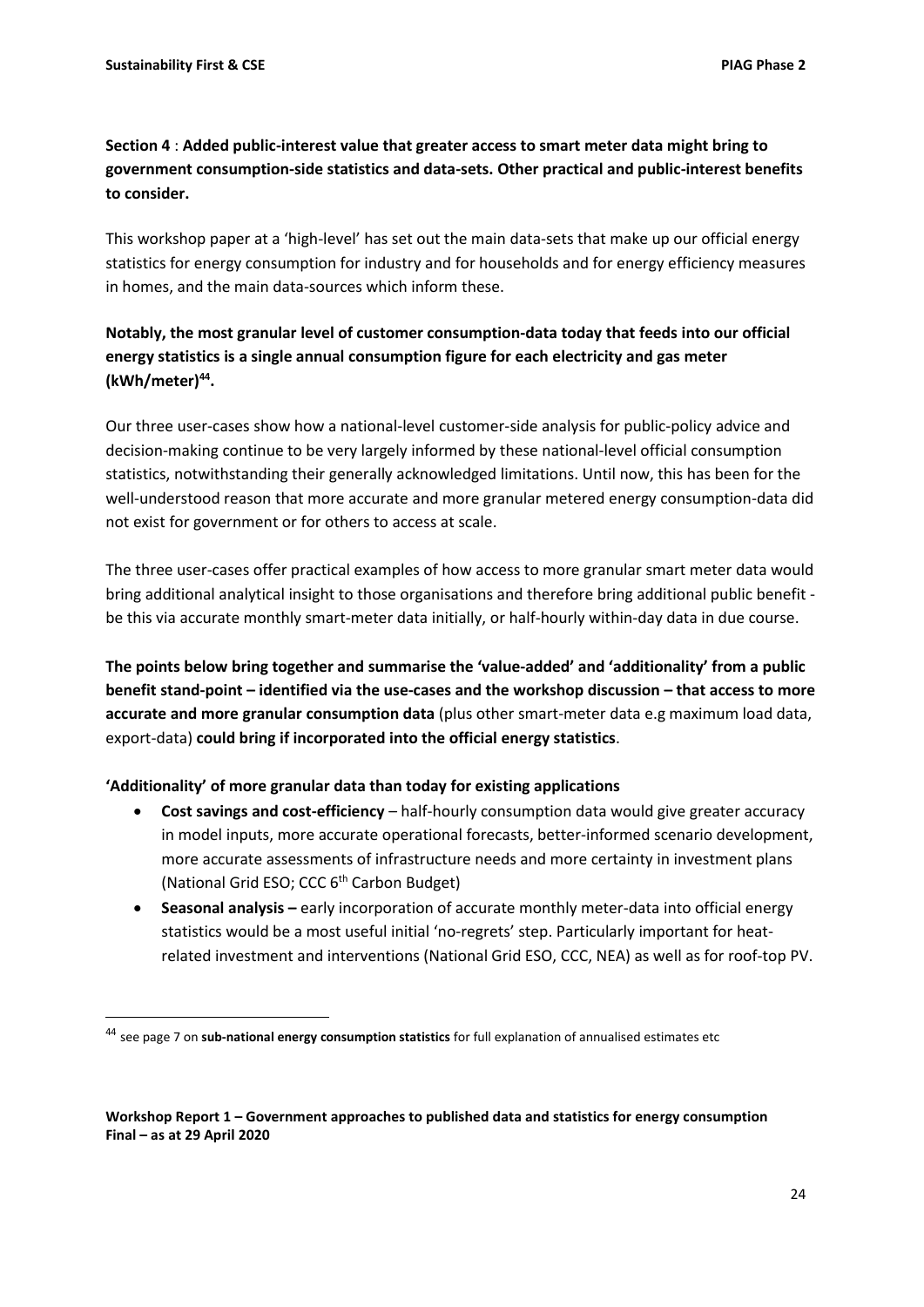- **Improved distributional impact and analysis** a far better understanding of variation in consumption among different demographic groups (through secure data-linking), and of variation in customer-usage patterns. Improvements in current insight on distributional impacts of measures between I&C customers and household customers, between different customer groups, including the vulnerable and those on low-income, plus inter-generational analysis.
- **Ability to produce more robust national-level assessments of measures or interventions derived from analysis of local-level or regional projects** (NEA)
- **Geographic variation** a far more accurate understanding of geographic / local variation in patterns of actual energy use – especially heat-related (e.g for heat-pumps, for hydrogen policy) or for EV-charging. Beneficial for : well-targeted regional interventions, including for fuel-poverty support or subsidies ; more certainty in network investment plans, including for distribution system operators.

#### **Major public-interest 'data gaps' that half-hourly smart meter data could fill**

- **Low-carbon technologies - and the need to improve the accuracy of forecasting models**  granular usage patterns and profiles of different low-carbon technologies are currently very largely not known. This is a substantial data-gap. Operational performance profiles for these technologies is a main input into today's forecasts, models and scenario development - and a key area for public policy (e.g. for heat pumps, other low-carbon heat, EV-charging, PV households, batteries). For example, the BEIS ECUK data-set would greatly benefit from a more accurate understanding of the half-hourly electricity consumption patterns of EV charging (NG ESO, CCC, NEA).
- **Scope for additional data from smart meters :** electricity smart-meters will record **maximumload data** at the customer-level. This is presently neither recorded nor reported via official consumption statistics or elsewhere<sup>45</sup>. In public policy terms this could be of particular value e.g. insight into EV charging, flexibility-potential of electric heat, distributional impacts of time-of-use tariffs, identification of network hot-spots etc). Smart-meters will also record with accuracy whether a meter is in **pre-pay mode** which is currently not reflected in official statistics and could offer useful insight for the fuel-poverty statistics, especially where appropriately linked with other data.
- **Quality assurance of other major data-sets** e.g accurate consumption data would provide important assurance for the flag-ship EHS survey, and importantly, for the Energy Performance Certificate registry data-sets (MHCLG).

<sup>45</sup> National Grid record this at an aggregate level at the Grid Supply Point Group. This also feeds into load forecasts and FES scenarios modelling.

**Workshop Report 1 – Government approaches to published data and statistics for energy consumption Final – as at 29 April 2020**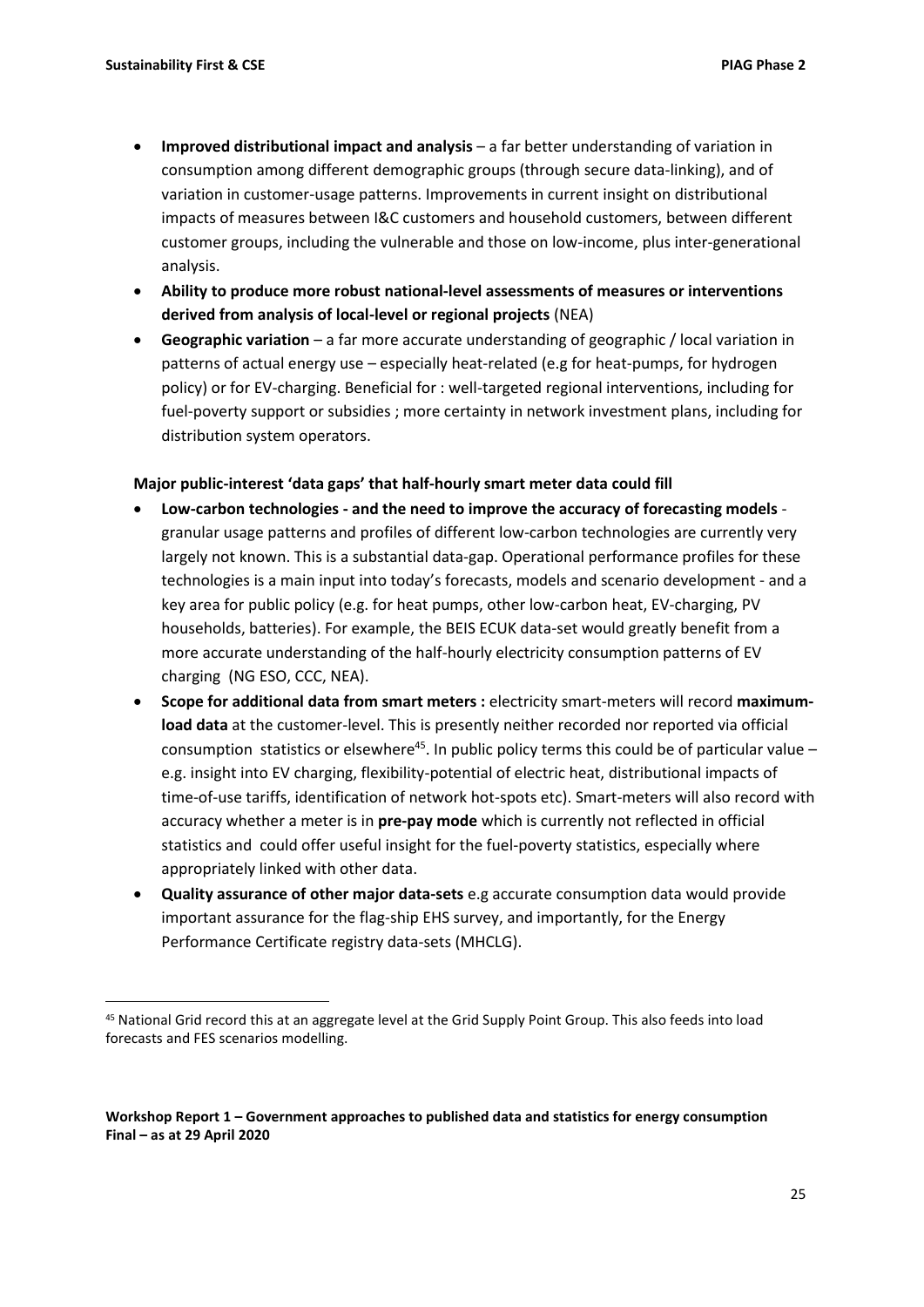- **Assurance on quality and standards for refurbishment and new-build homes** more accurate assessment and improved monitoring of the 'performance gap' on building standards. Granular consumption-data linked at property-level to the EPC data could support policy development on building performance, 'performance gaps', building regulations (CIBSE).
- **Export / storage / appliance level**: In some instances, half-hourly data itself is perhaps inadequate to understand 'public benefit' in these areas, although artificial intelligence (AI) and machine learning (ML) may allow robust inferences. Access to higher-frequency data (e.g. up to 10-second via consumer access devices) may be helpful in the future.
- **Data on household PV, EV chargers and solid wall insulation** is presently sourced through a number of different routes, including via the information collected in connection with the administration of subsidised schemes. At best this forms a patchy picture, which may become more so as government support schemes change or are phased out. Again, AI/ML may serve a purpose.

**Other practical and public interest benefits to consider from access to half-hourly smart meter data** 

- **Current arrangements for collecting electricity consumption data for the national energy statistics** – will anyway have to change as a result of planned reforms to electricity settlement<sup>46</sup>. This provides a **good opportunity to review the way that electricity data is currently collected by BEIS from suppliers** under the Statistics of Trade Act and to take advantage of more accurate and more granular data shortly becoming more readily available via the settlement system.
- **An annual national half-hourly data-set from smart-meter data could replace some inputs to the current monthly and quarterly top-down surveys of the energy companies which presently feed into DUKES and ECUK –** potentially offering both greater data-accuracy and some possible cost-savings.
- **A nationally representative half-hourly data-set is needed for test-bed purposes to ensure public benefit from flexibility innovation** – this would address cost-hurdles for smaller flexibility innovators and other public-interest providers to test proposed interventions for flexiblity, including approaches to price-signals. A nationally representative half-hourly testbed would enable impacts to be modelled pre-implementation - including distributional

<sup>46</sup> **Annual meter-reads submitted to BEIS :** these are currently submitted by data aggregators (on behalf of suppliers) to BEIS under the Statistics of Trade Act as inputs to the sub-national energy consumption statistics or for the NEED database. Under the likely Target Operating Model for future settlement, the present activity of 'data aggregation' may discontinue and so the current mechanics of submitting meter-reads to BEIS will require consideration<sup>46</sup>

**Workshop Report 1 – Government approaches to published data and statistics for energy consumption Final – as at 29 April 2020**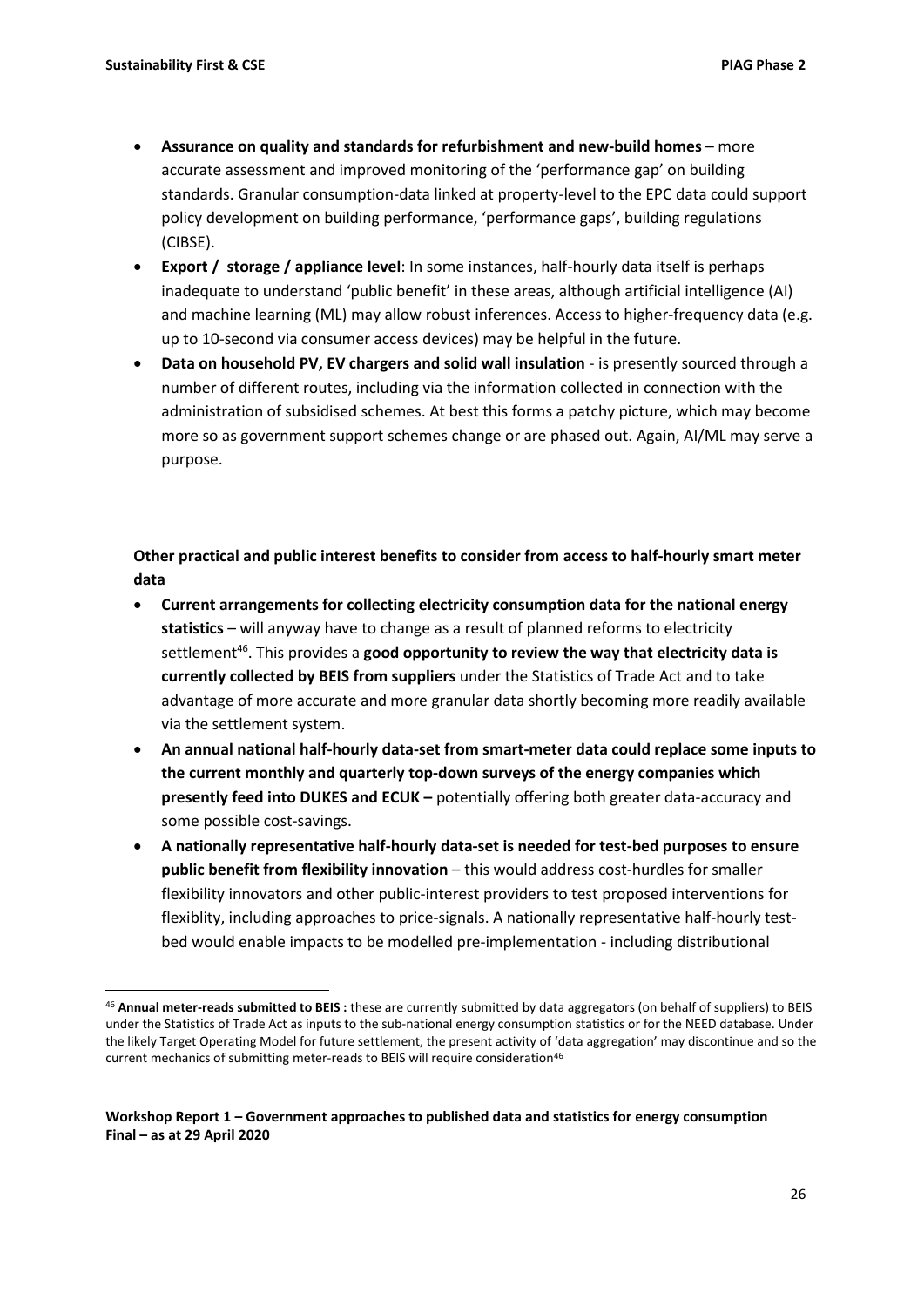impacts, impacts on usage patterns for different low-carbon technologies (heat, EV-charging etc). Lowering barriers for innovators and public policy actors to access smart-meter data is important to unlock potential energy system benefits. A Data Trust Model $47$  is perhaps one possibility – which could also inform public policy and public interest data applications.

• **Access to granular, half-hourly smart-meter consumption-data should become a funding condition of future trials of low-carbon technologies**. As the SMETS2 rollout advances, such a pre-condition will become a real possibility.

#### **Conclusion**

Our energy system is undergoing fundamental change. The need to shape efficient pathways to netzero, to enable flexible customer response to 'offset' intermittent renewables, to ensure effective oversight of new demand-side markets as these evolve, and, extremely important, to obtain a good understanding of the distributional impacts of these changes on different customer and consumer groups - will require access to customer-side data and information which is significantly more accurate and more granular than that available today. This includes better understanding of geographic variation in patterns of energy consumption and how low-carbon technologies are used in practice.

Furthermore, since the workshop on 14 January, we can also now see that the kind of economic shock triggered by the pandemic - and the unknowns around the shape and speed of any recovery – offer a clear illustration of how future access to a national yet granular set of energy consumption data could better inform government actions. Be that on disadvantage arising from the pandemic, measures to ensure a smart and sustainable economic recovery, or effective evaluation of interventions.

With access to more accurate, more granular customer-side data – including the data that smart meters could provide - government, regulators and policy-makers will obtain additional insight and understanding of developments in the GB energy markets and become significantly better-placed to deliver public benefit and to serve the public interest.

**Sustainability First & CSE 27 April 2020**

<sup>&</sup>lt;sup>47</sup> A legal structure to provide independent stewardship of data

**Workshop Report 1 – Government approaches to published data and statistics for energy consumption Final – as at 29 April 2020**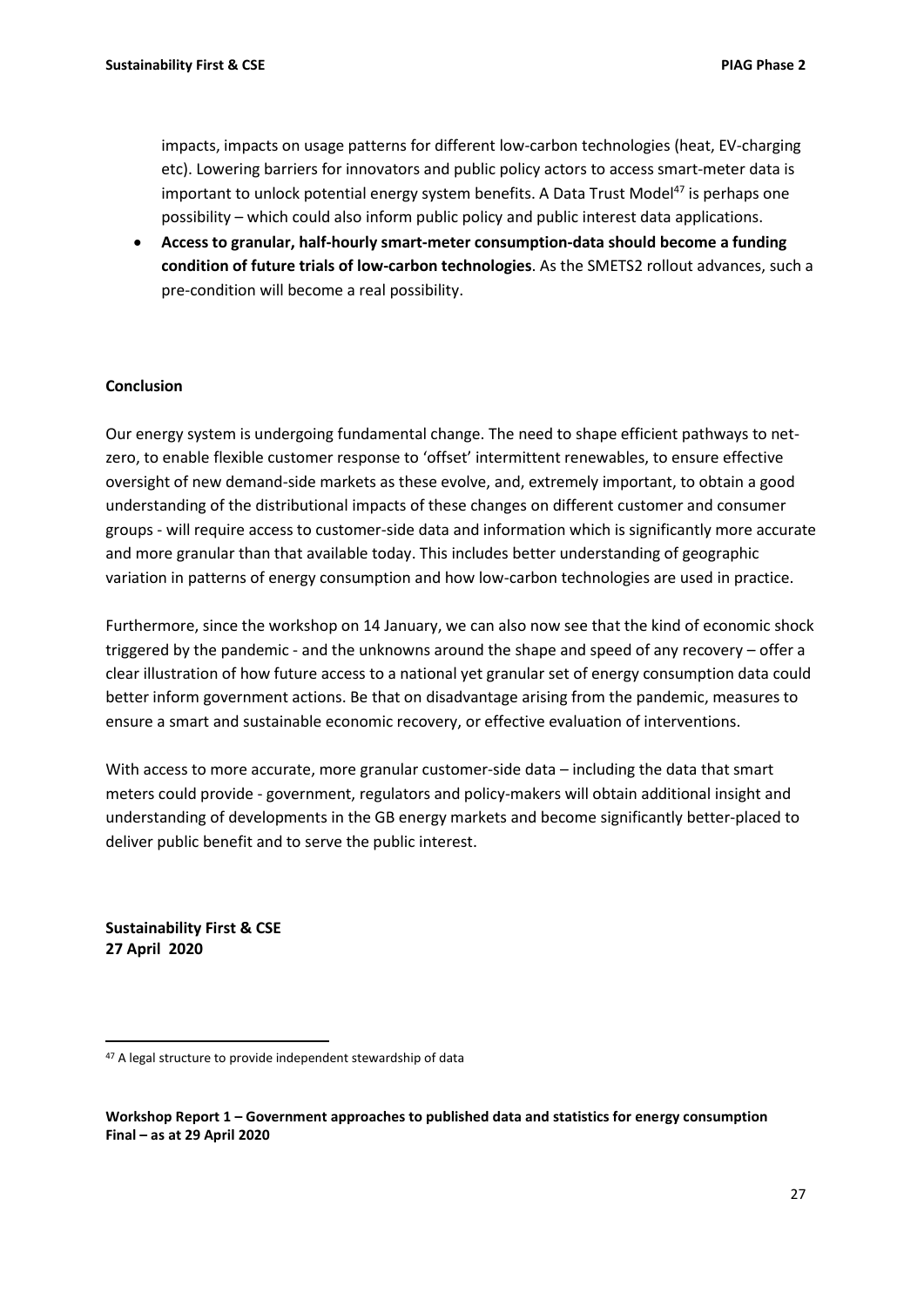## **Smart Meter Energy Data Public Interest Advisory Group**

## **<https://www.smartenergydatapiag.org.uk/>**

## **PIAG Membership**

As at April 2020 members of the PIAG group include : ( <sup>+</sup> denotes funding member in Phase 1. \* denotes funding member in Phase 2)

BEIS Citizens Advice Committee on Climate Change Ministry of Housing, Communities and Local Government (MHCLG) Energy Networks Association Energy-UK Energy Saving Trust Energy Systems Catapult\*<sup>+</sup> Connected Places Catapult Elexon\* + Electralink\* Greater London Authority\* National Grid ESO<sup>+</sup> National Infrastructure Commission Northern Powergrid<sup>+</sup> Ofgem<sup>+</sup> Office for National Statistics Ombudsman Services

Scottish Government Smart DCC (Smart Data Communications Company)\*<sup>+</sup> Smart Energy GB South-East Energy Hub TechUK Welsh Government Which? UK Statistics Authority Cambridge Architecture Research Ltd University of Edinburgh / Teddinet UCL Smart Energy Research Lab<sup>+</sup> University of Exeter University of Reading UKERC Xoserve CIBSE Centre for Sustainable Energy Sustainability First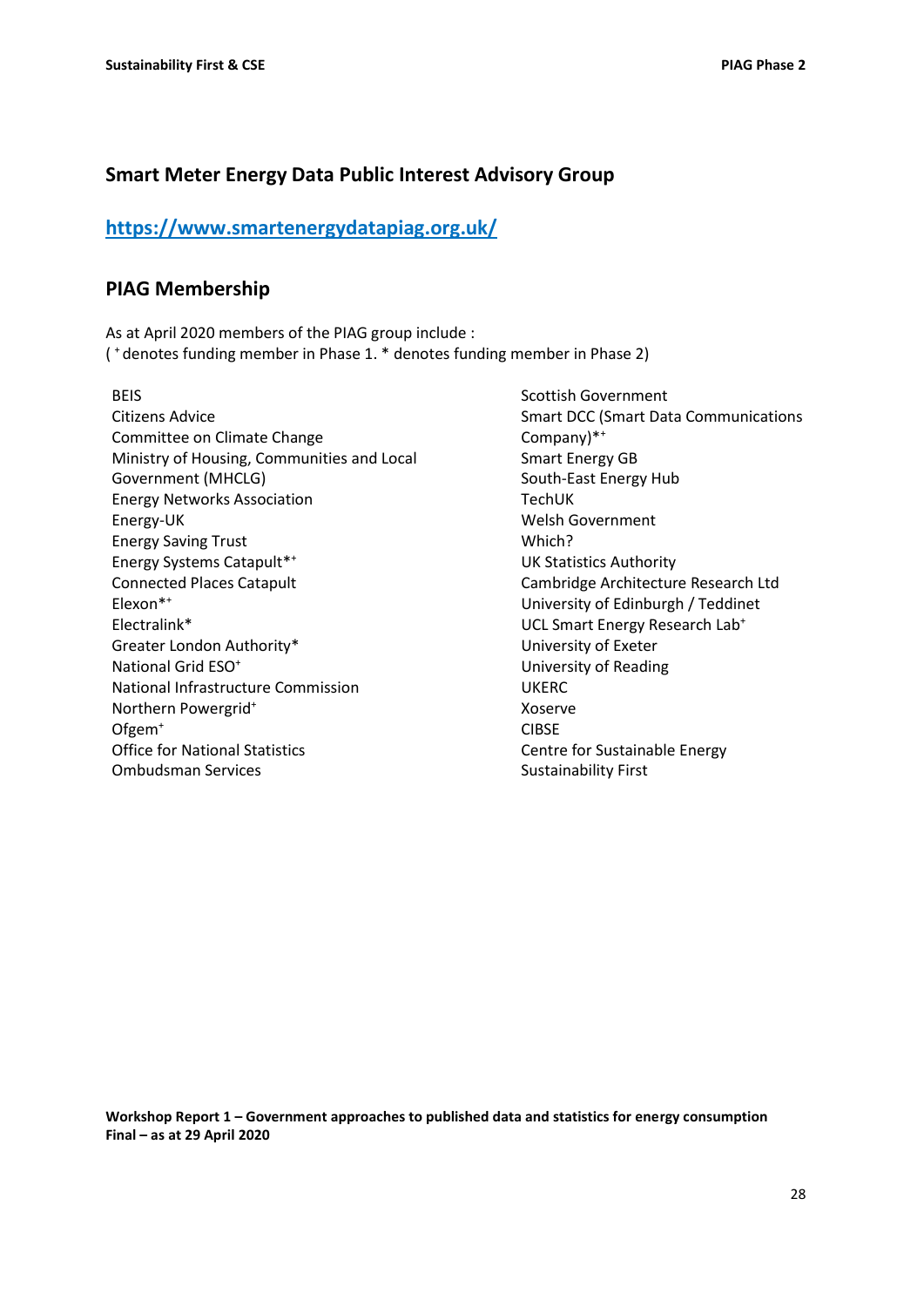## **Smart meter energy data Public Interest Advisory Group papers - Phase 1**

| <b>Public Interest Advisory Group papers</b>             |                                                                           |
|----------------------------------------------------------|---------------------------------------------------------------------------|
| all available at https://www.smartenergydatapiag.org.uk/ |                                                                           |
| Kick-off                                                 | Initial Meeting - 30 November 2017                                        |
| stimulus                                                 | Maxine Frerk, Sustainability First                                        |
| paper                                                    | Judith Ward, Sustainability First                                         |
|                                                          | Simon Roberts, CSE                                                        |
| <b>Working</b>                                           | Clarifying what smart meter data could add to the public interest: public |
| <b>Note</b>                                              | interest questions to frame PIAG's work                                   |
|                                                          | <b>Judith Ward</b>                                                        |
| <b>Stimulus</b>                                          | Background to ICO Guidance on anonymisation and annex on data access      |
| paper 1                                                  | privacy legal framework                                                   |
|                                                          | <b>Maxine Frerk</b>                                                       |
| <b>Stimulus</b>                                          | International experience - smart meter data access                        |
| paper 2                                                  | <b>Maxine Frerk</b>                                                       |
| <b>Stimulus</b>                                          | Data ethics - a review of the landscape                                   |
| paper 3                                                  | <b>Maxine Frerk</b>                                                       |
| <b>Stimulus</b>                                          | Stakeholder perspectives on smart meter energy data and potential         |
| paper 4                                                  | public interest use-cases                                                 |
|                                                          | Nicky Hodges, CSE                                                         |
| <b>Stimulus</b>                                          | Public interest use-cases: data attributes, data requirements, and        |
| paper 5                                                  | associated privacy and access implications                                |
|                                                          | Simon Roberts                                                             |
| <b>Stimulus</b>                                          | Consumer research on access to smart meter energy data                    |
| paper 6                                                  | <b>Maxine Frerk</b>                                                       |
| <b>Ipsos</b><br>MORI                                     | Customer thinking on privacy in relation to smart meter data for 'public  |
| research                                                 | interest' use                                                             |
| report                                                   | <b>Ipsos MORI</b>                                                         |
| <b>Stimulus</b>                                          | Possible routes to smart meter data for public interest uses              |
| paper 7                                                  | Maxine Frerk                                                              |
| <b>Stimulus</b>                                          | Capability requirements of public interest data user organisations        |
| paper 8                                                  | Nicky Hodges                                                              |
| <b>PIAG</b><br>final                                     | Final Report - Phase 1.                                                   |
| report                                                   | 7 June 2019                                                               |
|                                                          | <b>Maxine Frerk</b>                                                       |
| <b>Annex to</b>                                          | Summary of PIAG project papers in Phase 1                                 |
| <b>PIAG final</b>                                        | Kieran Dodds, Sustainability First                                        |
| report                                                   |                                                                           |